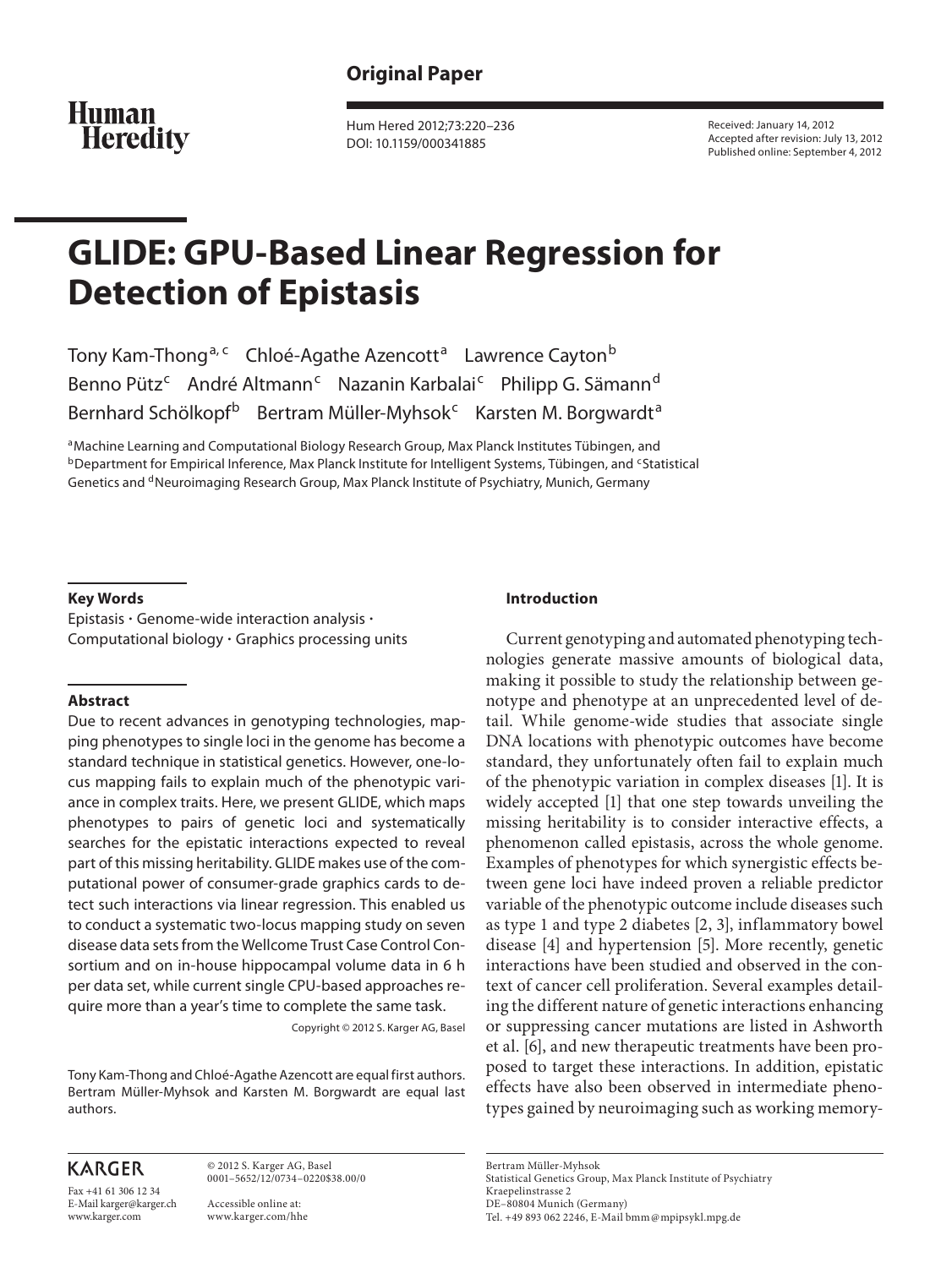related brain activation [7]. It is important to note that the presence of statistical epistasis can help generate new hypotheses but would require an in-depth investigation of the underlying molecular mechanisms involved to substantiate the findings.

 Unfortunately, the detection of gene-gene interactions in genome-wide association studies (GWAS) requires a massive amount of computation. In human GWAS, the number of single-nucleotide polymorphisms (SNPs), that is, single DNA base pairs where genetic variation is observed, is typically in the order of  $10^6$ – $10^7$ . Hence, the number of pairs of SNPs that need to be examined can be in the order of  $10^{12}$ - $10^{14}$ , and data are likely to be collected on as many as hundreds of thousands of individuals in the largest study cohorts. The software and computational strategies employed for data analysis need to be redesigned to accommodate for such large amounts of information.

 A possible approach to alleviating the computational burden of epistasis detection consists of reducing the study to a subset of the available SNPs. One can, for example, limit the search space to pairs of SNPs previously singled out by single-locus association studies [8]. This, however, fails to capture high-significance pairs with low main effects. It is also possible to focus on SNPs belonging to relevant pathways, but this does not lead to the discovery of previously unknown biological knowledge. Other space-pruning methods have been recently developed but are limited to either homozygous SNPs [9] or discrete phenotypes and genotypes [10].

 Another strategy is to use technological advances and, in particular, to leverage the power of the multiple cores available on graphics processing units (GPUs) to dramatically speed up exhaustive searches. Several software tools designed to perform epistasis searches on GPUs, such as SHEsisEpi [11], EPIBLASTER [12], EPIGPUHSIC [13] and GBOOST [14], have recently been proposed and demonstrated substantial advantages of the use of GPU in this application. However, they are either restricted to binary or discrete phenotypes, which limits the scope of data sets they can analyze, or neglect main effects, which hinders the overall interpretation of their results.

More recently, Hemani et al. [15] developed a GPUbased exhaustive search method that can be applied to quantitative phenotypes. Despite its alluring performance in speed, the application of the proposed F test is ultimately limited to SNP-pair combinations with a 3  $\times$ 3 contingency table of possible genotype combinations. In other words, information of the SNP-pair combination can only fall into 9 possible classes. As a result, this method is not applicable to real-number input values, such as

in imputed genotypes. Therefore, our proposed method aims to be general enough to be applicable to pairwise epistasis studies of various real or continuous value predictor inputs (genetic and environmental factors) related to the phenotypic output. Furthermore, there is a need for the development of a new GPU-based software tool which not only achieves rapid computational speed but also generates a set of results that all researchers in this field can easily interpret.

 Here, we present GLIDE, a high-performance GPUbased implementation of a systematic epistasis search. It computes the statistical scores of the intercept, univariate and interaction coefficients of a linear regression, addressing all the limitations of previous GPU-based methods. The implementation runs on standard GPUs, yielding an inexpensive and exceptionally fast method for epistasis detection. While the actual computation time depends on the technical specifications of the computer used, GLIDE is consistently hundreds to thousands of times faster than state-of-the-art implementations on central processing units (CPUs). In particular, GLIDE makes it possible to conduct a systematic epistasis detection study on the GWAS data published by the Wellcome Trust Consortium [16] in about 6 h per data set using a relatively inexpensive setup of 12 GPUs. In a single-core CPU-based setup, a similar approach would take roughly 1 year to complete. Although an alternative approach, BOOST [17], can be utilized to speed up the process on standard CPUs, it requires that phenotypic and genotypic information is in the discrete domain. By contrast, GLIDE's ability to analyze imputed genotypic data and quantitative phenotypes enables us to search for genotypic interactions predicting hippocampal volume in humans, using a data set of 567 subjects and over a million SNPs collected at the Max Planck Institute of Psychiatry.

## **Materials and Methods**

## Linear Regression

Let X be an  $m \times n$  matrix, consisting of m subjects and n SNPs. Let y be an  $m \times 1$  phenotype vector. We wish to discover correlations between SNP pairs and the phenotype. For each SNP pair  $(i, j)$  $j$ )  $\in$  {1, ..., *n*}, define the *m*  $\times$  4 matrix

$$
X^{ij} = \begin{bmatrix} | & | & | & | \\ 1 & x_i & x_j & x_i \circ x_j \\ | & | & | & | & | \end{bmatrix},
$$
 (1)

where  $x_i$  is the *i*-th column of  $X$  (i. e., the *i*-th SNP over all subjects) and  $x_i \circ x_j$  is the element-wise product of the *i*-th and *j*-th SNP columns.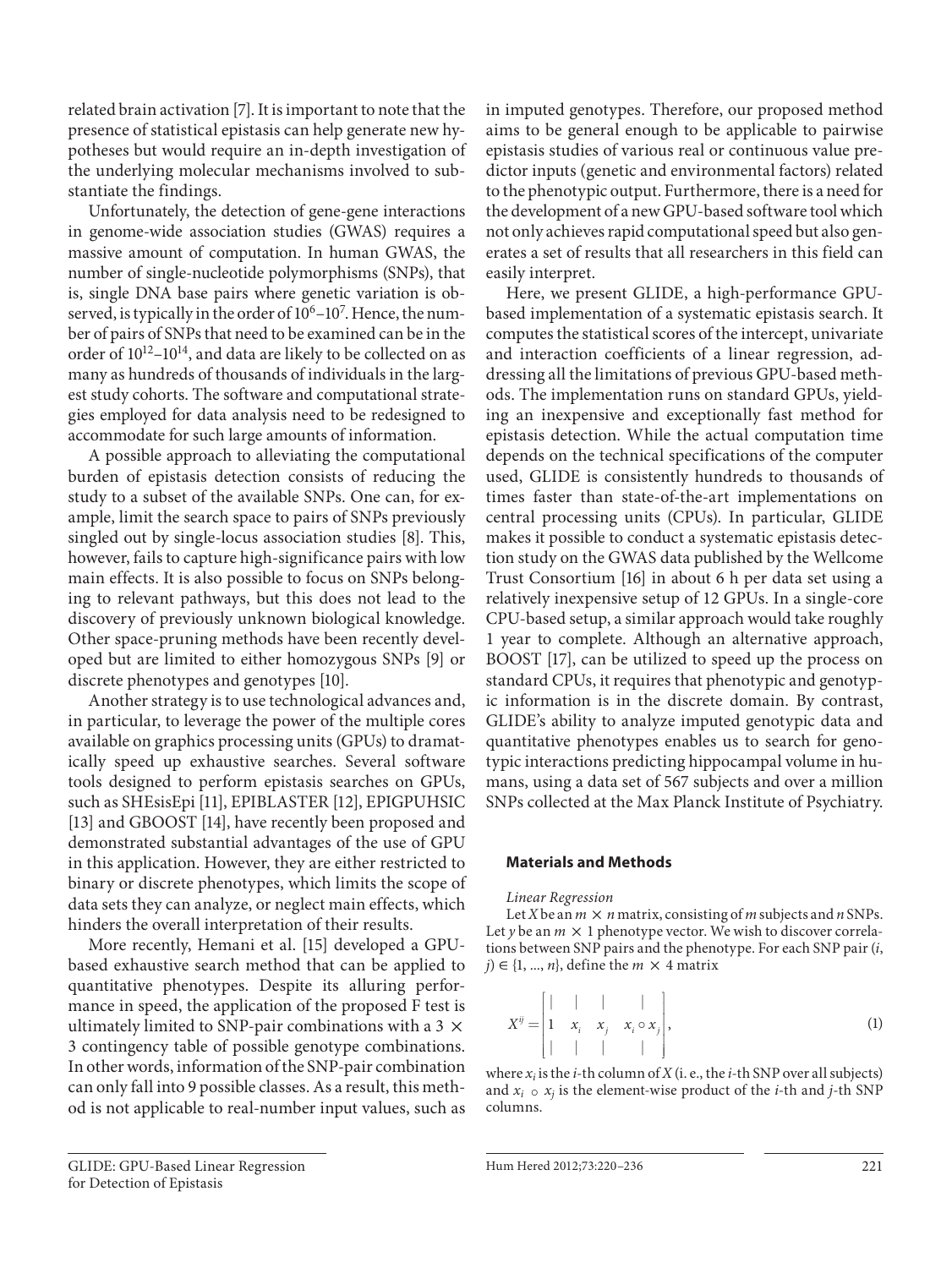For each SNP pair, we wish to estimate a length-four coefficient vector  $\alpha^{ij}$  such that  $X^{ij}$   $\alpha^{ij} \approx y$ .

 We solve this estimation problem using the standard linear regression formula  $\alpha^{ij} = (X^{ij\top} X^{ij})^{-1} X^{ij\top} y$ .

The estimated output phenotype vector  $\hat{y}$  based on  $\alpha^{ij}$  is then  $\hat{y}^{ij} = X^{ij} \alpha^{ij}$  with a residual sum of square error

$$
Residual_{SSE}^{ij} = \sum_{k=1}^{m} \left(\gamma_k - \hat{\gamma}_k^{ij}\right)^2.
$$
 (2)

 To determine whether the estimated interaction term is significantly different from zero, we perform a t test with  $m - 4$  degrees of freedom. The t score of the interaction coefficient is given by:

$$
\frac{\alpha_4^{ij}}{\sqrt{\frac{Residual_{SSE}^{ij}}{m-4}} \times \left[ \left( X^{ij} \right)^{-1} \right]_{4,4}}.
$$
\n(3)

#### GPU Implementation

 GPUs are composed of several hundred lightweight processing units. These devices provide impressive computational power but are only effective for tasks that decompose into many subproblems that can be solved in parallel. Fortunately, our problem is composed of many independent regression tasks, hence fits naturally onto the GPU architecture.

 In the GPU programming model, each processing unit executes a thread. These threads are grouped in blocks; within each block, threads can cooperate through execution synchronization and efficient low-latency memory sharing. Leveraging this block structure to reduce memory accesses is crucial for performance.

 GLIDE associates each thread with a single regression problem. These threads are then collected into blocks such that threads within a block can share access to a subset of the SNP-subject matrix X. In particular, each two-dimensional block of size  $BS \times BS$ loads  $2 \times BS$  columns of X and solves all pairwise linear regression problems on the corresponding  $BS \times BS$  pairs of SNPs.

 GLIDE is written in the C programming language using NVIDIA's CUDA extension. Further details about the GPU implementation can be found in Appendix A.

## Hardware and Software Setup

 We conducted this study using 12 NVIDIA GTX 580 GPUs. These cards have 16 streaming multiprocessors, each holding 32 processors, yielding a total of 512 GPU cores. They support double-precision floating-point calculations. The host machine is running on an Intel Core i7 920 with a 2.66-GHz CPU host using 12 GB of DDR3 RAM. GLIDE is compiled using the NVIDIA NVCC compiler along with GCC version 4.3.1.

## **Results**

## Performance Analysis on Synthetic Data

 We validate GLIDE and evaluate its performance on data simulated using a normally distributed output phenotype (mean 0 and standard deviation 1) and genotype SNP value in {0, 1, 2} encoding. The SNPs are simulated in Hardy-Weinberg equilibrium ( $p = 0.05$ ). The number of individuals is set to 10,000 subjects, and 1,000 unique SNPs from two disjoint sets resulting in 1 million unique SNP pairs between the two sets are used. This is a relatively small number of pairs in the GWAS context but it serves to demonstrate the validity of the method.

 In order to validate the implementation, we first compare GLIDE to a standard multiple linear regression on the full-rank model (phenotype =  $\alpha + \beta x_i + \gamma x_j + \delta x_i x_j$ ) computed using PLINK [18] (using the -epistasis flag). PLINK performs a likelihood ratio test comparing the regression models with and without the interaction term  $\delta x_i x_i$ . The correlation coefficient between the p values produced by GLIDE and those returned by PLINK is exactly 1, therefore satisfyingly validating the correctness of our implementation.

 In order to evaluate the runtime performance of GLIDE over a range of SNP and subject problem sizes, we simulate 1,000 subjects genotyped over 5,008 SNPs. The runtime of GLIDE depends linearly on the number of pairwise interactions to be tested (fig. 1; table 1), for an average speed of about 2.4  $\times$  10<sup>6</sup> interactions per second on a single GPU.

 We then compare the speed of GLIDE with that of the state-of-the-art CPU methods PLINK [18] and FastEpistasis [19]. As the runtime of all three methods scales up linearly with respect to the number of pairwise SNP interactions, we investigate its dependence on the number of subjects in the study (fig. 2; table 2).

 The comparison of GLIDE with PLINK reveals the advantage of porting the code onto GPUs. Although the performance depends on technical specifications such as the clock speed, number of cores, cache memory and current load on the system, the speed-up factor of GLIDE over PLINK epistasis consistently remains roughly 2,000  $(fig. 2; table 2).$ 

The newly released FastEpistasis method [19] extends the PLINK epistasis module to distribute the work over a multi-CPU environment. Its speed scales up linearly with the number of CPU cores used [19]. The overall speed-up factor of GLIDE over FastEpistasis on a single CPU is approximately 250 (fig. 2; table 2), meaning that one would need to use a cluster of 250 CPUs to compute epistatic interactions with FastEpistasis in the same amount of time as required by GLIDE on a single desktop GPU.

#### Wellcome Trust Case-Control Consortium

 In order to test GLIDE on real data, we carried out an epistatic interaction detection study on seven data sets for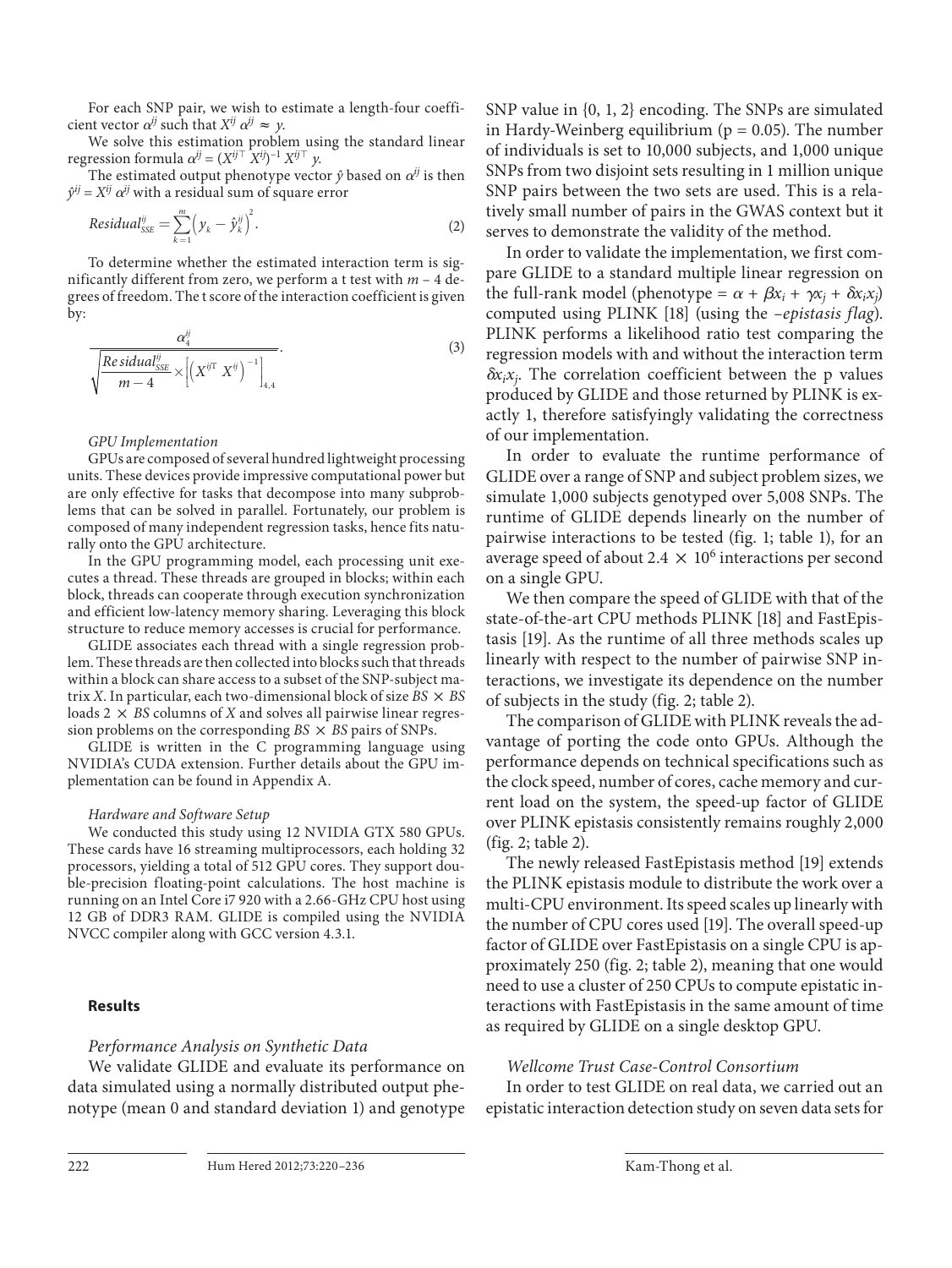

 **Fig. 1.** Runtime of GLIDE, in seconds, as a function of the number of SNP pairs tested.



 **Fig. 2.** Speed (thousands of interactions per second) of GLIDE, FastEpistasis (single CPU core), and PLINK as a function of the number of subjects, displayed on a logarithmic scale.

 **Table 1.** GLIDE speed performance against number of pairwise interactions for 1,000 subjects (in number of interactions per second) over 10 runs

| Number of interactions | Average speed | SD.   |
|------------------------|---------------|-------|
| 130,816                | 2,396,483     | 1,653 |
| 507,528                | 2,415,026     | 599   |
| 1,130,256              | 2,420,631     | 1,268 |
| 1,999,000              | 2,421,278     | 477   |
| 4,522,528              | 2,421,397     | 464   |
| 12,537,528             | 2,421,947     | 202   |

common human diseases [bipolar disorder, coronary artery disease, Crohn's disease, hypertension, rheumatoid arthritis (RA), type 1 diabetes (T1D) and type 2 diabetes] from the Wellcome Trust Case-Control Consortium (WTCCC). Each data set retrieved from the European Genome-phenome Archive (EGA) contains 500,000 SNPs and 5,000 subjects (divided into 2,000 cases and 3,000 controls). We applied the same quality control procedure as described in the original single-locus association study of these sets [16].

Using  $0.4 \times n(n-1)/2$  (where *n* is the number of SNPs) as correction for multiple hypothesis testing [20] and a significance level of 0.05, we only detected significant interactions for the T1D and the RA data sets.

 The original GWAS conducted by the WTCCC [16] has shown strong single-locus associations between both RA and T1D and the human leukocyte antigen (HLA) complex, the most important region of the human genome with respect to infection as well as inflammatory and autoimmune responses [21].

 The 170 significant interactions identified by GLIDE for RA and the 3,945 significant interactions detected for T1D all take place between SNPs belonging to this region. While these results may in part be due to the nature of genetic variation in the HLA system, they support the hypothesis that the influence of this system on both clinical conditions is by far not univariate but interactive. For RA, all of those interactions involve SNPs that have significant individual effects and belong to the MHC class II (32.3–33.4 Mb) region, which is consistent with previously reported results [17]. For T1D, 531 of the interactions identified by GLIDE are between SNPs with nonsignificant individual effects. Most of these interacting pairs reveal interactions between the MHC class I (29.8– 31.6 Mb) and MHC class II (32.3–33.4 Mb) regions, which corroborates the hypothesis [22] that genes from both regions should be considered to better understand T1D susceptibility.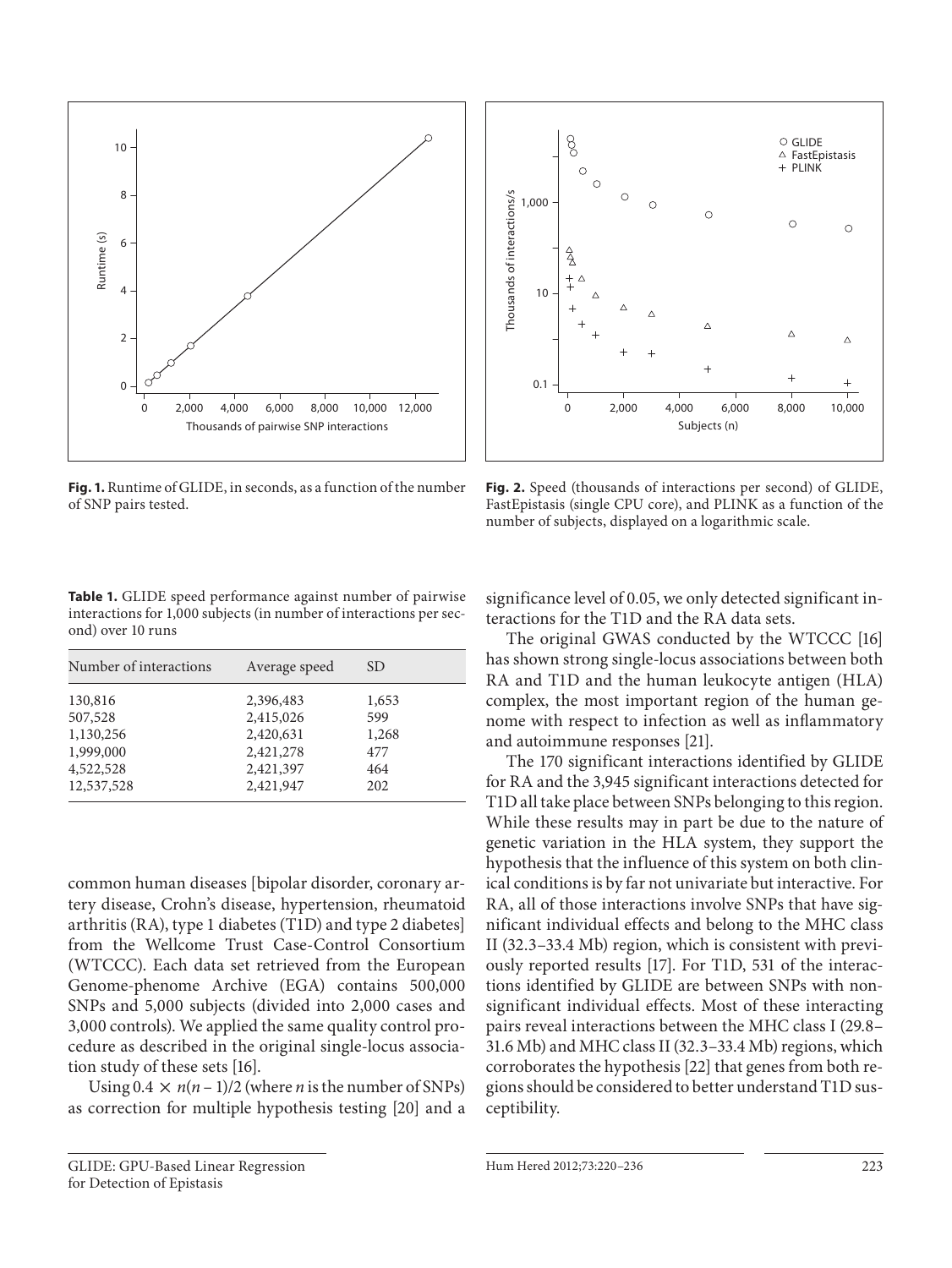| Number of<br>subjects | <b>GLIDE</b><br>speed | <b>PLINK</b><br>speed | Speed-up<br>factor | FastEpistasis<br>single-core speed | Speed-up<br>factor |
|-----------------------|-----------------------|-----------------------|--------------------|------------------------------------|--------------------|
| 60                    | 23,838,755            | 21,728                | 1,097              | 88,950                             | 268                |
| 100                   | 17,388,205            | 13,979                | 1,244              | 62,500                             | 278                |
| 171                   | 11,683,130            | 4,750                 | 2,460              | 46,875                             | 249                |
| 500                   | 4,651,763             | 2,140                 | 2,176              | 20,833                             | 223                |
| 1,000                 | 2,421,486             | 1,240                 | 1,960              | 8,929                              | 272                |
| 2,000                 | 1,263,967             | 520                   | 2,419              | 4,808                              | 263                |
| 3,000                 | 839,381               | 484                   | 1,734              | 3,472                              | 242                |
| 5,000                 | 509,444               | 220                   | 2,292              | 1,894                              | 269                |
| 8,000                 | 321,630               | 140                   | 2,285              | 1,268                              | 254                |
| 10,000                | 255,989               | 111                   | 2,306              | 933                                | 274                |

 **Table 2.** Compared speeds (in number of interactions per second) of GLIDE, PLINK and FastEpistasis across the number of subjects

The performance we observe for FastEpistasis is 2-3 times slower than reported by Schüpbach et al. [19], which is perhaps due to differences in hardware, libraries, and total problem size; regardless, GLIDE is about 100 times faster than the single-CPU FastEpistasis.

 **Table 3.** Physical annotation of the 10 most significant SNP pairs for bipolar disorder in WTCCC data

| SNP <sub>1</sub> | Chr            | Position  | SNP <sub>2</sub> | Chr | Position | p value               |
|------------------|----------------|-----------|------------------|-----|----------|-----------------------|
| rs17025231       | $\mathfrak{D}$ | 101135181 | rs4969204        | 17  | 74109571 | $5.25 \cdot 10^{-11}$ |
| rs8105122        | 19             | 15950378  | rs17689617       | 7   | 40787764 | $9.68 \cdot 10^{-11}$ |
| rs4763208        | 12             | 10646155  | rs17072179       | 13  | 48220858 | $1.96 \cdot 10^{-10}$ |
| rs6798573        | 3              | 21761897  | rs4877750        | 9   | 83102218 | $2.33 \cdot 10^{-10}$ |
| rs4851400        | $\mathfrak{D}$ | 101155167 | rs4969204        | 17  | 74109571 | $2.65 \cdot 10^{-10}$ |
| rs1086157        | 12             | 105191043 | rs2150425        | 21  | 41453629 | $2.88 \cdot 10^{-10}$ |
| rs1109775        | 4              | 102939056 | rs4713011        | 6   | 26771329 | $3.07 \cdot 10^{-10}$ |
| rs1125524        | 10             | 7700472   | rs1943720        | 11  | 84282001 | $3.16 \cdot 10^{-10}$ |
| rs1488           | 6              | 161508661 | rs12814794       | 12  | 26331965 | $3.12 \cdot 10^{-10}$ |
| rs1125524        | 10             | 7700496   | rs1943720        | 11  | 84282001 | $3.33 \cdot 10^{-10}$ |

 Overall, these results match those previously reported by Wan et al. [17] on the WTCCC data sets, where significant interactions between SNPs that are not in linkage disequilibrium nor individually associated with the phenotype were identified only for T1D. The authors additionally report one pair in Crohn's disease, which so far has not been linked to any biological effects. Moreover, this pair was then tested with PLINK and did not pass the corrected significance threshold (Weichuan Yu, pers. commun., June 1, 2011), which is consistent with the fact that it is not picked up by GLIDE in this study.

 The physical annotations of the top 10 SNP pair results for the seven data sets are listed in tables 3-9.

## Hippocampal Volume

 Finally, we conducted an exhaustive search for epistatic interactions associated with hippocampal volume, making full use of GLIDE's ability to handle a quantitative phenotype. The hippocampus is a small but complex bilateral brain structure involved in many cognitive processes, particularly the formation of new memories. An extreme reduction of its volume is a hallmark of Alzheimer's disease, but mild forms of hippocampal volume reductions are also found in patients with schizophrenia or recurrent depression [23]. The hippocampal volume is heritable to some degree, with the heritability estimated from twin studies to be between 40 and 69% [24], and is therefore a good candidate for explicit genetic studies.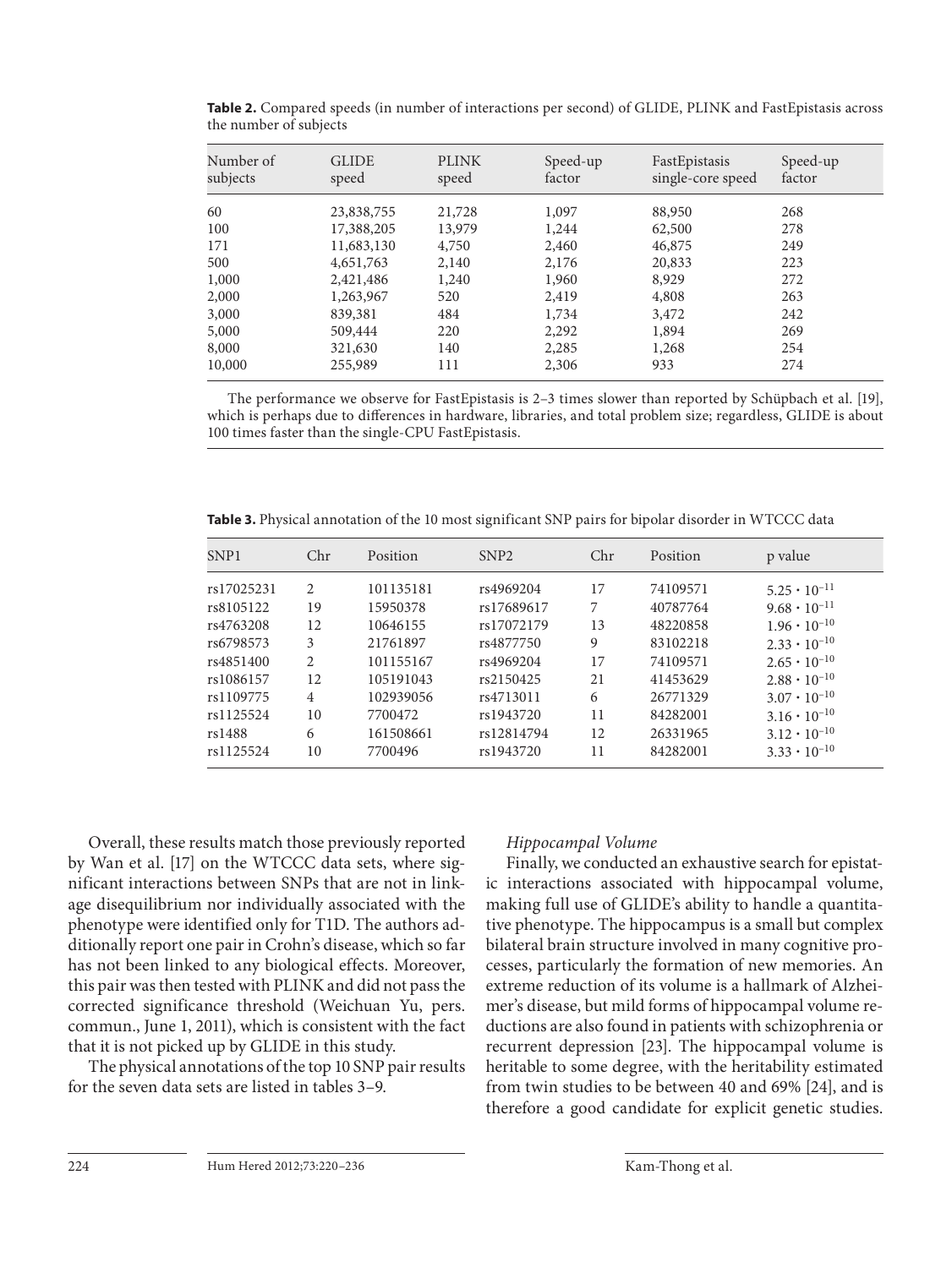| SNP1      | Chr | Position | SNP <sub>2</sub> | Chr | Position | p value               |
|-----------|-----|----------|------------------|-----|----------|-----------------------|
| rs9268877 | 6   | 32539125 | rs9268645        | 6   | 32516505 | $2.47 \cdot 10^{-32}$ |
| rs9268877 | 6   | 32539125 | rs3129872        | 6   | 32515131 | $1.24 \cdot 10^{-26}$ |
| rs9268877 | 6   | 32539125 | rs3135342        | 6   | 32504593 | $1.46 \cdot 10^{-26}$ |
| rs9268877 | 6   | 32539125 | rs5000563        | 6   | 32512113 | $2.11 \cdot 10^{-26}$ |
| rs9268877 | 6   | 32539125 | rs3129877        | 6   | 32516575 | $4.63 \cdot 10^{-26}$ |
| rs9275134 | 6   | 32758590 | rs9273363        | 6   | 32734250 | $6.32 \cdot 10^{-26}$ |
| rs9268877 | 6   | 32539125 | rs9268831        | 6   | 32535726 | $2.08 \cdot 10^{-22}$ |
| rs539703  | 6   | 32396440 | rs3134926        | 6   | 32308125 | $2.47 \cdot 10^{-21}$ |
| rs3134926 | 6   | 32308125 | rs4959093        | 6   | 32421075 | $2.63 \cdot 10^{-21}$ |
| rs574710  | 6   | 32396168 | rs3134926        | 6   | 32308125 | $1.31 \cdot 10^{-20}$ |

 **Table 4.** Physical annotation of the 10 most significant SNP pairs for RA in WTCCC data

 **Table 5.** Physical annotation of the 10 most significant SNP pairs for coronary artery disease in WTCCC data

| SNP1       | Chr            | Position  | SNP <sub>2</sub> | Chr | Position  | p value               |
|------------|----------------|-----------|------------------|-----|-----------|-----------------------|
| rs11170276 | 12             | 51465940  | rs273763         | 18  | 21451629  | $4.07 \cdot 10^{-11}$ |
| rs10876341 | 12             | 51454429  | rs273763         | 18  | 21451629  | $1.39 \cdot 10^{-10}$ |
| rs2449393  | 6              | 149306948 | rs17679635       | 11  | 33161304  | $1.93 \cdot 10^{-10}$ |
| rs13158763 | 5              | 16146630  | rs10759217       | 9   | 107079850 | $3.39 \cdot 10^{-10}$ |
| rs4148202  | 2              | 43979470  | rs7956731        | 12  | 124806808 | $3.56 \cdot 10^{-10}$ |
| rs12498185 | $\overline{4}$ | 117953156 | rs2928579        | 8   | 6597571   | $3.85 \cdot 10^{-10}$ |
| rs2619283  | 3              | 103373585 | rs1423977        | 16  | 57946190  | $4.03 \cdot 10^{-10}$ |
| rs6427623  | 1              | 158434421 | rs9591697        | 13  | 55368450  | $4.13 \cdot 10^{-10}$ |
| rs7712927  | 5              | 10638111  | rs12673840       | 7   | 102166072 | $4.79 \cdot 10^{-10}$ |
| rs810517   | 10             | 80612626  | rs11643947       | 16  | 5381126   | $5.00 \cdot 10^{-10}$ |

Here, we performed a genome-wide interaction analysis on hippocampal volume automatically determined from high-resolution MRI, with raw volumes corrected for unspecific sources of variance. The bilateral hippocampal volume of 567 subjects was automatically extracted by a method that combines cytoarchitectonic probability maps with optimized segmentation and intersubject coregistration of high-resolution structural MR images, similar to a recent report [25]. Further details on the study sample and phenotype extraction can be found in Appendix B.

 Genotypic data were collected using the Illumina 650K chip. We imputed missing genotypic data using MACH [26] on a reference panel Hapmap 3 CEU population sample, as described in detail in Stein et al. [27], and filtered out SNPs with a minor allele frequency (MAF) lower than 5%. We thus obtained a total of 1,075,163 SNPs. The standard single-locus SNP correlation study was carried out first. The top 20 univariate SNP findings are shown in table 10. The lowest p value observed in the univariate GWAS is 2.5  $\times$  10<sup>-7</sup>, which is above the critical threshold of the whole genome-wide significance. Of the 20 SNPs with strongest univariate associations, 7 were attributable to the adenosine 3 receptor (ADORA3), a G protein-coupled receptor involved in many intracellular signaling pathways. Of particular interest in the context of hippocampal morphology are animal experiments demonstrating a role of ADORA3 in protecting hippocampal pyramidal cells against hypoxia [28] . Seven additional SNPs were assignable to the potassium-dependent sodium/calcium exchanger SLC24A3, which is highly expressed in thalamic nuclei, hippocampal CA1 neurons, and layer IV of the cerebral cortex, and to SLC6A11, a transporter of the gamma-amino-butyric acid transporter expressed in the hippocampus and involved in brain maturation [29]. All SNPs detected from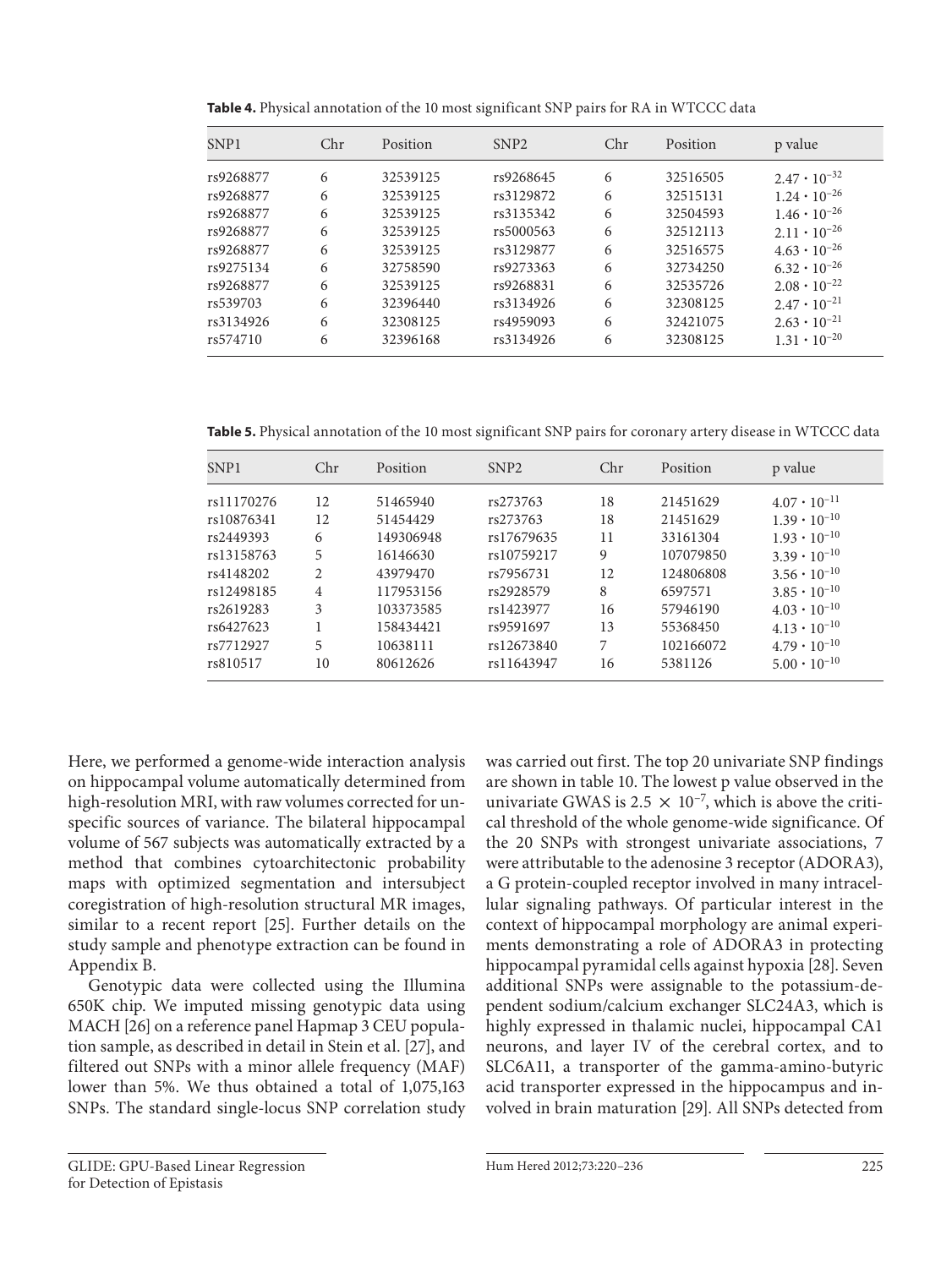| SNP <sub>1</sub> | Chr | Position  | SNP <sub>2</sub> | Chr            | Position  | p value               |
|------------------|-----|-----------|------------------|----------------|-----------|-----------------------|
| rs16852030       |     | 159992502 | rs10019154       | $\overline{4}$ | 114486799 | $2.37 \cdot 10^{-11}$ |
| rs9521017        | 13  | 108217160 | rs17358595       | 20             | 15066948  | $3.36 \cdot 10^{-11}$ |
| rs9521017        | 13  | 108217160 | rs17292844       | 20             | 15067797  | $3.52 \cdot 10^{-11}$ |
| rs10112307       | 8   | 135933661 | rs12883378       | 14             | 28893882  | $1.03 \cdot 10^{-10}$ |
| rs9925302        | 16  | 85223804  | rs1440843        | 18             | 25674847  | $1.04 \cdot 10^{-10}$ |
| rs731589         | 8   | 135929583 | rs12883378       | 14             | 28893882  | $1.35 \cdot 10^{-10}$ |
| rs10024138       | 4   | 141121952 | rs16905671       | 10             | 55615237  | $1.35 \cdot 10^{-10}$ |
| rs731589         | 8   | 135929583 | rs1018542        | 14             | 28922805  | $1.43 \cdot 10^{-10}$ |
| rs9521036        | 13  | 108227221 | rs17358595       | 20             | 15066948  | $1.44 \cdot 10^{-10}$ |
| rs9521036        | 13  | 108227221 | rs17292844       | 20             | 15067797  | $1.50 \cdot 10^{-10}$ |

 **Table 6.** Physical annotation of the 10 most significant SNP pairs for hypertension in WTCCC data

 **Table 7.** Physical annotation of the 10 most significant SNP pairs for Crohn's disease in WTCCC data

| SNP <sub>1</sub> | Chr            | Position  | SNP <sub>2</sub> | Chr | Position  | p value               |
|------------------|----------------|-----------|------------------|-----|-----------|-----------------------|
| rs10809018       | 9              | 10025658  | rs16907121       | 9   | 23331848  | $7.70 \cdot 10^{-12}$ |
| rs16907121       | 9              | 23331848  | rs10809018       | 9   | 10025658  | $7.70 \cdot 10^{-12}$ |
| rs10887096       | 10             | 123916300 | rs7318474        | 13  | 28027431  | $1.02 \cdot 10^{-11}$ |
| rs515309         | 2              | 174298192 | rs2496731        | 10  | 34995393  | $6.48 \cdot 10^{-11}$ |
| rs4693426        | $\overline{4}$ | 83451117  | rs954359         | 7   | 152175381 | $8.99 \cdot 10^{-11}$ |
| rs6818493        | 4              | 83468865  | rs954359         | 7   | 152175381 | $8.99 \cdot 10^{-11}$ |
| rs515309         | $\mathfrak{D}$ | 174298192 | rs2476995        | 10  | 34995323  | $9.44 \cdot 10^{-11}$ |
| rs6819282        | 4              | 83469210  | rs954359         | 7   | 152175381 | $1.03 \cdot 10^{-10}$ |
| rs4693427        | $\overline{4}$ | 83452184  | rs954359         | 7   | 152175381 | $1.06 \cdot 10^{-10}$ |
| rs6554056        | 4              | 53562394  | rs2609850        | 22  | 33175931  | $1.55 \cdot 10^{-10}$ |

the univariate tests were non-hypothesized and have not been directly associated with hippocampal volume in the current literature. Still, the close relationship of the assigned genes with hippocampal physiology provides some first validation by external knowledge.

 An exhaustive pairwise test was then performed using GLIDE. The 20 SNP pairs showing the strongest interactions are listed in table 11 , and the associated genes (within  $\pm 100$  kbp) are also reported in table 11. Comparing tables 11 and 10 , it can be noted that none of the topmost significant univariate SNPs are involved in the top 20 significant interaction pairs. In other words, all of the most significant pairs would not have been detected if we had first pruned the SNP space based on the univariate tests. In fact, the highest ranked univariate SNP present in table 11 is rs4072698 at a ranking of 54,422 with a univariate p value of 0.052, which is genome-wide insignificant. Furthermore, the p values of the univariate test on the

individual loci for the 2 SNPs involved in the top SNP pair, rs10932029 and rs12186557, are also insignificant with 0.23 and 0.89, respectively. This was previously explored by Kam-Thong et al. [12, 13] who showed a poor correlation between the single-locus significance and the two-loci interaction significance. This further stresses the need to adopt an exhaustive search method as opposed to filtering by univariate significance, which will omit significant interactive pairs with low marginal effects.

The two most significant pairs ( $p = 2.6 \times 10^{-13}$  and  $p = 2.7 \times 10^{-13}$  involve a SNP located in a gene desert of chromosome 5 (rs12186557), paired with either a SNP belonging to the ICOS [inducible (T-cell) costimulator] gene or a SNP located 8 kbp upstream of the CTLA4 (cytotoxic T-lymphocyte-associated protein 4) gene. While the role of rs12186557 remains unknown, both the ICOS and CTLA4 genes are involved in the regulation of the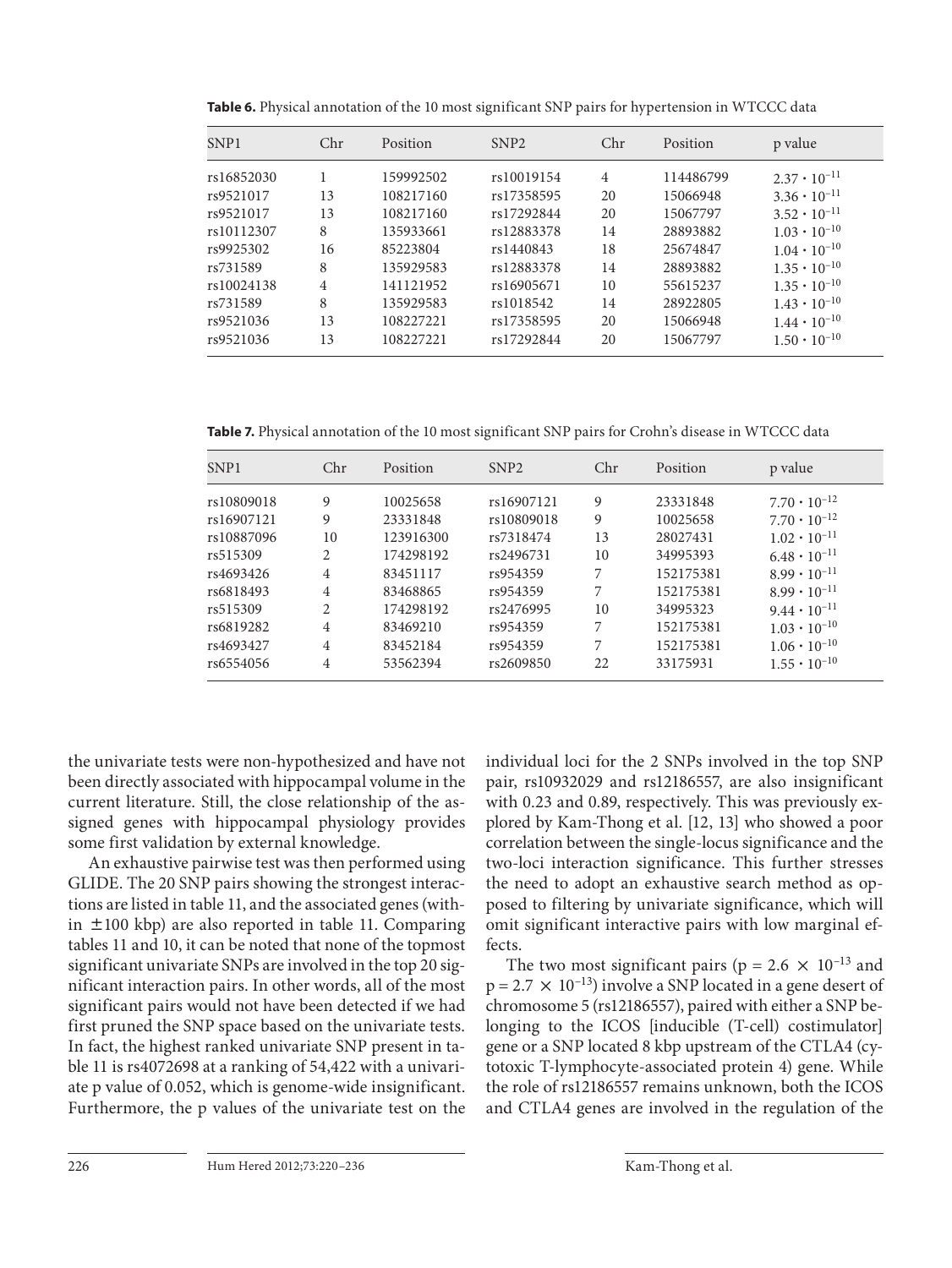| SNP <sub>1</sub> | Chr | Position | SNP <sub>2</sub> | Chr | Position | p value               |
|------------------|-----|----------|------------------|-----|----------|-----------------------|
| rs2240063        | 6   | 31222724 | rs7194           | 6   | 32520458 | $8.34 \cdot 10^{-25}$ |
| rs3130558        | 6   | 31205162 | rs2647046        | 6   | 32776314 | $9.47 \cdot 10^{-25}$ |
| rs3130981        | 6   | 31191792 | rs2647046        | 6   | 32776314 | $2.70 \cdot 10^{-24}$ |
| rs2905747        | 6   | 31559455 | rs9275572        | 6   | 32786977 | $4.70 \cdot 10^{-24}$ |
| rs3131009        | 6   | 31206811 | rs2647046        | 6   | 32776314 | $5.55 \cdot 10^{-24}$ |
| rs3130531        | 6   | 31314595 | rs6936204        | 6   | 32325070 | $1.59 \cdot 10^{-21}$ |
| rs3099849        | 6   | 31459394 | rs9275572        | 6   | 32786977 | $2.46 \cdot 10^{-21}$ |
| rs3099849        | 6   | 31459394 | rs2647046        | 6   | 32776314 | $4.09 \cdot 10^{-21}$ |
| rs2523693        | 6   | 31526103 | rs9268831        | 6   | 32535726 | $4.99 \cdot 10^{-20}$ |
| rs2106074        | 6   | 31241488 | rs9275572        | 6   | 32786977 | $6.89 \cdot 10^{-20}$ |

 **Table 8.** Physical annotation of the 10 most significant SNP pairs for T1D in WTCCC data

 **Table 9.** Physical annotation of the 10 most significant SNP pairs for type 2 diabetes in WTCCC data

| SNP <sub>1</sub> | Chr | Position  | SNP <sub>2</sub> | Chr            | Position  | p value               |
|------------------|-----|-----------|------------------|----------------|-----------|-----------------------|
| rs10916293       | 1   | 224738665 | rs9314349        | 8              | 27530121  | $2.48 \cdot 10^{-11}$ |
| rs2469354        | 8   | 3440295   | rs10419469       | 19             | 41826577  | $4.23 \cdot 10^{-11}$ |
| rs2424475        | 20  | 22714828  | rs1586789        | 8              | 126966068 | $4.84 \cdot 10^{-11}$ |
| rs2469354        | 8   | 3440295   | rs10424565       | 19             | 41730256  | $1.15 \cdot 10^{-10}$ |
| rs287613         |     | 224793519 | rs9314349        | 8              | 27530121  | $1.23 \cdot 10^{-10}$ |
| rs10792093       | 11  | 56910524  | rs12157271       | $\overline{c}$ | 116666722 | $1.57 \cdot 10^{-10}$ |
| rs12134582       |     | 17138286  | rs17651062       | 6              | 161931245 | $2.18 \cdot 10^{-10}$ |
| rs6549596        | 3   | 74590400  | rs9711171        | $\overline{c}$ | 239513858 | $2.45 \cdot 10^{-10}$ |
| rs10896615       | 11  | 56920856  | rs12157271       | 2              | 116666722 | $2.48 \cdot 10^{-10}$ |
| rs6961889        | 7   | 109923606 | rs5771883        | 22             | 47367340  | $2.54 \cdot 10^{-10}$ |

adaptive immune system, particularly the development of T-cell functionality and the secretion of different interleukins. Notably, T-cells and inflammatory cytokines have been implicated in neurogenesis and neural plasticity, as demonstrated for hippocampus-dependent tasks in animal models [30, 31].

 Genes even more directly linked to brain development appear among the other top significant pairs we report. Gene ZEB2 is particularly interesting as it encodes the zinc finger E-box-binding homeobox 2 protein, which interacts with SMADs, small intracellular signal integrators that act in the transforming growth factor beta signaling pathway. This pathway plays a role for embryonic development in terms of cell differentiation, cell growth, and apoptosis [32] . Furthermore, it is a key modulator of the Wnt pathway, which regulates hippocampal development [33], and a candidate gene study using voxel-based morphometry has associated SNPs in ZEB2 with right temporolateral and hippocampal cortex volume [34]; in addition, temporal lobe abnormalities have been reported in ZEB2 mutations [35]. Further significant interactions were detected for pairs in KIAA1804 [also referred to as mixed linkage kinase 4 (MLK4)] and ZPLD1 (zona pellucida-like domain containing 1). ZPLD1 has been linked to the occurrence of cerebral cavernous malformations [36], but there is limited knowledge on the functionality of MLK4. In addition, three pairs involve TRPM6, a gene encoding a cation channel and expressed in the brain [37]. Two other pairs involve a SNP in protocadherin 8 (PCDH8), which plays a role in cell adhesion in a way specific to the central nervous system [38].

 Furthermore, standard statistical genetics analyses were performed in view of substantiating these findings. First, taking a closer look on these top pairs reveals that in fact several pairs have a common SNP member, while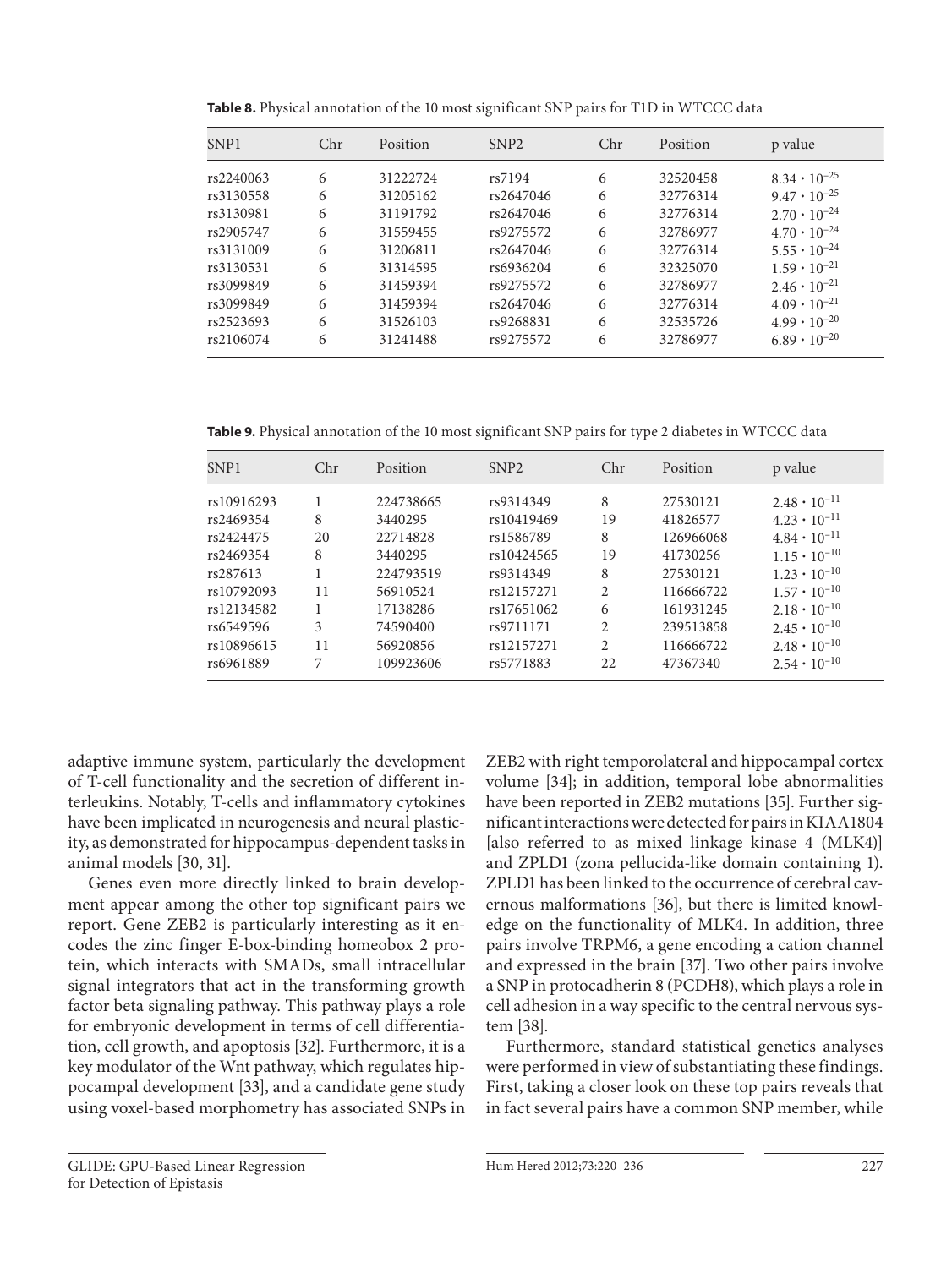**Table 10.** The 20 most significant univariate SNPs for hippocampal volumetry

| <b>SNP</b>                                                                                                                                                  | Position<br>chr:kbp                                                                                                                    | Gene                                                                           | Distance<br>kbp                                                      | p value                                                                                                                                                                                                                                                                                      |
|-------------------------------------------------------------------------------------------------------------------------------------------------------------|----------------------------------------------------------------------------------------------------------------------------------------|--------------------------------------------------------------------------------|----------------------------------------------------------------------|----------------------------------------------------------------------------------------------------------------------------------------------------------------------------------------------------------------------------------------------------------------------------------------------|
| rs4838917<br>rs2364815<br>rs17663802<br>rs10776733<br>rs10857896<br>rs1905755<br>rs1905752<br>rs10857898                                                    | 1:111915<br>1:111907<br>1:111910<br>1:111909<br>1:111915<br>3:10810<br>3:10808<br>1:111922                                             | ADORA3<br>ADORA3<br>ADORA3<br>ADORA3<br>ADORA3<br>SLC6A11<br>SLC6A11<br>ADORA3 | $-7$<br>$\Omega$<br>$-2$<br>$-1$<br>$-7$<br>$-22$<br>$-2.4$<br>$-14$ | $2.05 \cdot 10^{-7}$<br>$2.06 \cdot 10^{-7}$<br>$5.03 \cdot 10^{-7}$<br>$6.00 \cdot 10^{-7}$<br>$1.20 \cdot 10^{-6}$<br>$2.05 \cdot 10^{-6}$<br>$2.05 \cdot 10^{-6}$<br>$2.15 \cdot 10^{-6}$                                                                                                 |
| rs12566794<br>rs6035224<br>rs1033814<br>rs6045840<br>rs6045843<br>rs12619086<br>rs2208796<br>rs4668855<br>rs6431665<br>rs6711699<br>rs12619056<br>rs4668858 | 1:111923<br>20:19043<br>20:19049<br>20:19045<br>20:19046<br>2:15098<br>20:19048<br>2:15100<br>2:15100<br>2:15096<br>2:15098<br>2:15100 | ADORA3<br>SLC24A3<br>SLC24A3<br>SLC24A3<br>SLC24A3<br>SLC24A3                  | $-15$<br>$-97$<br>$-91$<br>$-95$<br>$-94$<br>$-92$                   | $2.25 \cdot 10^{-6}$<br>$2.41 \cdot 10^{-6}$<br>$4.62 \cdot 10^{-6}$<br>$5.60 \cdot 10^{-6}$<br>$5.68 \cdot 10^{-6}$<br>$5.71 \cdot 10^{-6}$<br>$5.71 \cdot 10^{-6}$<br>$5.72 \cdot 10^{-6}$<br>$5.72 \cdot 10^{-6}$<br>$5.72 \cdot 10^{-6}$<br>$5.73 \cdot 10^{-6}$<br>$5.75 \cdot 10^{-6}$ |

Coordinates are reported using the hg18 genome map. In the distance column, '–' indicates upstream of the gene and a distance of 0 means in the gene. No gene name means no gene was found within 100 kbp of the SNP.

the complementary SNPs are in close physical proximity and most likely in linkage equilibrium. Such is the case for the top two SNP pairs: rs12186557 is the common SNP, and rs10932029/rs11571300 are in close proximity. This is, in fact, catching the same effect. In addition, two pairs can involve 4 unique SNPs, but when both SNPs are in close proximity to the SNPs in another pair, this is also a redundant observation. Such is the case for SNP pairs rs12614080/rs17060595 and rs13392477/rs1333343. As a result, if one filters out redundant observations from the top 20 pairs, only 8 pairs are truly unique. Constructing a model with all 8 unique top pairs (italic type in table 11) to analyze their effects jointly reveals that the p values of the individual SNP pairs are robust, and the fraction of variance that is explained by this joint model containing these 8 pairs is approximately 0.40.

 Constructing a Q-Q plot across all test scores to search is practically infeasible for the total amount of SNP pairs involved. Instead, a Q-Q plot of stratified sampling of the top 510,220 (or top 8.8  $\times$  10<sup>-5</sup>%) observed –log<sub>10</sub> p value pairs, and a subset of 500,000 randomly chosen pairs from the remaining lower ranked pairs (or bottom 99.999912%) against a standard normal distribution is constructed. Figure 3 shows no deviation from the unit slope nor unbiased amount of clustering in the upper quantiles, thus indicating that the significant findings are not due to any skewness of the distribution from normality and are as expected.

 Finally, it is important to develop a three-dimensional map to visually illustrate the effects of the genotypic interactions with respect to the phenotype. As real valued variables are used in both the genotype and phenotype, a tailored plot is constructed. To this end, a plot containing the raw data points is shown in figure 4 for the very top SNP pair finding. A density plot of the data points is also shown on the SNP-SNP plane. In addition, to investigate the improvement on the quality of the fit due to the interaction term, the fitted plane based on just the linear combination of the two SNP models is plotted as a blue grid (color refer to online version only). Moreover, the fitted surface taking the interaction term into account is also shown in yellow. Comparing the scatterness of the raw data points to the plane reveals that the overall behavior and many of the local undulations of the data points cannot be captured by a simple flat surface. A resulting fitted surface from the model embedding the interaction term proves to be a better fit to the behavior of the data points, as illustrated. In addition, by rounding the imputed genotype data to the nearest integer,  $3 \times 3$ tables for the number of subjects and phenotypic means in each cell are shown in tables 12 and 13 , respectively. It can be shown that the result obtained is in part driven by a small number of outliers at the extreme points.

## **Discussion**

 One step towards revealing the missing heritability in complex traits is to search for epistatic effects and to map phenotypic variation to pairs of genetic loci. We implemented a fast two-locus genome-wide interaction detection algorithm, which performs an exhaustive SNP-SNP interaction search on typically sized large-scale studies in 6 h on relatively inexpensive GPUs. Unlike other available GPU-based search methods [11-15], GLIDE can be applied to quantitative phenotypes and real-valued genotypes. The ability to work with real-valued numbers opens new opportunities to analyze interactions with other sources of predictor variables such as environmental factors. In large cohort studies where data collection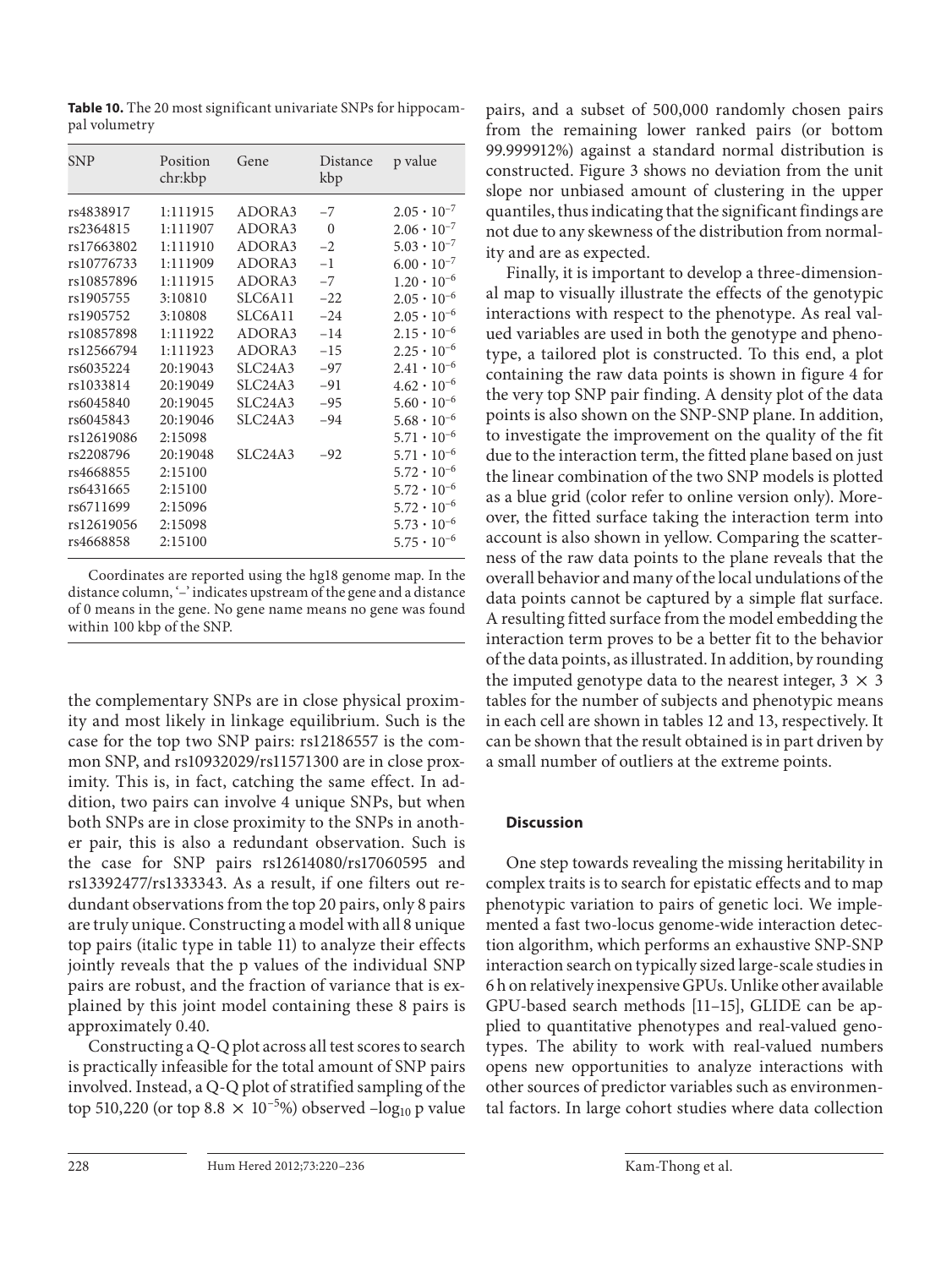

 **Fig. 3.** Q-Q plot of stratified sampling of the hippocampal volume study. Top 510,220 (or 8.8  $\times$  10<sup>-5</sup>%) observed  $-\log_{10} p$  value pairs in black, subset of points from the remaining lower ranked pairs in red, unit slope line in cyan, and top 20 pairs presented in table 8 in blue (colors refer to online version only).



 **Fig. 4.** Genotype-phenotype map for the top pair in the hippocampal volume study. Raw data points (red/blue spheres) with corresponding density plot (bottom), fitted plane from additive univariate model (blue grid), and fitted surface from the interaction model (yellow) (colors refer to online version only).

 **Table 11.** Physical annotation of the 20 most significant SNP pairs for hippocampal volume

| <b>SNP</b>               | Position<br>chr:kbp  | Gene             | Distance<br>kbp  | p value               |
|--------------------------|----------------------|------------------|------------------|-----------------------|
| rs10932029<br>rs12186557 | 2:204510<br>5:104962 | <b>ICOS</b>      | $\mathbf{0}$     | $2.60 \cdot 10^{-13}$ |
| rs11571300<br>rs12186557 | 2:204455<br>5:104962 | CTLA4            | $+8$             | $2.69 \cdot 10^{-13}$ |
| rs1294230                | 1:231586             | <b>KIAA1804</b>  | $+1$             | $7.77 \cdot 10^{-12}$ |
| rs2063640                | 3:103686             | ZPLD1            | $+2$             |                       |
| rs1294229                | 1:231587             | <b>KIAA1804</b>  | $+2$             | $7.80 \cdot 10^{-12}$ |
| rs2063640                | 3:103686             | ZPLD1            | $+2$             |                       |
| rs1294228                | 1:231586             | <b>KIAA1804</b>  | $+1$             | $7.82 \cdot 10^{-12}$ |
| rs2063640                | 3:103686             | ZPLD1            | $+2$             |                       |
| rs1294226                | 1:231587             | <b>KIAA1804</b>  | $+1$             | $8.03 \cdot 10^{-12}$ |
| rs2063640                | 3:103686             | ZPLD1            | $+2$             |                       |
| rs1294205                | 1:231591             | <b>KIAA1804</b>  | $+5$             | $8.37 \cdot 10^{-12}$ |
| rs2063640                | 3:103686             | ZPLD1            | $+2$             |                       |
| rs1294200                | 1:231591             | <b>KIAA1804</b>  | $+5$             | $8.45 \cdot 10^{-12}$ |
| rs2063640                | 3:103686             | ZPLD1            | $+2$             |                       |
| rs1294233                | 1:231585             | <b>KIAA1804</b>  | $+1$             | $8.50 \cdot 10^{-12}$ |
| rs2063640                | 3:103686             | ZPLD1            | $+2$             |                       |
| rs1294198                | 1:231592             | <b>KIAA1804</b>  | +6               | $8.59 \cdot 10^{-12}$ |
| rs2063640                | 3:103686             | ZPLD1            | $+2$             |                       |
| rs6746122                | 2:145034             | ZEB <sub>2</sub> | $-40$            | $1.13 \cdot 10^{-11}$ |
| rs4072698                | 3:103686             | ZPLD1            | $^{+4}$          |                       |
| rs13392477<br>rs17060595 | 2:136829<br>9:76673  | TRPM6            | $\mathbf{0}$     | $1.42 \cdot 10^{-11}$ |
| rs12614080<br>rs17060595 | 2:136836<br>9:76673  | TRPM6            | $\mathbf{0}$     | $1.52 \cdot 10^{-11}$ |
| rs4854951                | 3:180919             | USP13            | $\mathbf{0}$     | $1.55 \cdot 10^{-11}$ |
| rs16970848               | 16:20998             | DNAH3            | $\mathbf{0}$     |                       |
| rs4854951                | 3:180919             | USP13            | $\boldsymbol{0}$ | $1.56 \cdot 10^{-11}$ |
| rs16970847               | 16:20997             | DNAH3            | 0                |                       |
| rs2254788                | 12:94259             | <b>VEZT</b>      | $+41$            | $1.62 \cdot 10^{-11}$ |
| rs9568763                | 13:52278             | PCDH8            | $+37$            |                       |
| rs13170855               | 5:146655             | STK32A           | 0                | $1.97 \cdot 10^{-11}$ |
| rs4731513                | 7:128167             | CALU             | U                |                       |
| rs2658679                | 12:94252             | <b>VEZT</b>      | $+34$            | $2.03 \cdot 10^{-11}$ |
| rs9568763                | 13:52278             | PCDH8            | $+37$            |                       |
| rs13392477<br>rs1333343  | 2:136829<br>9:76692  | TRPM6            | $\boldsymbol{0}$ | $2.50 \cdot 10^{-11}$ |
| rs11857420<br>rs7205063  | 15:94607<br>16:85539 |                  |                  | $2.52 \cdot 10^{-11}$ |

Coordinates are reported using the hg18 genome map. In the distance column, '–' indicates upstream of the gene, '+' downstream of the gene, and a distance of 0 means in the gene. No gene name means no gene was found within 100 kbp of the SNP. SNP pairs in italic type indicates non-redundant pairs.

 GLIDE: GPU-Based Linear Regression for Detection of Epistasis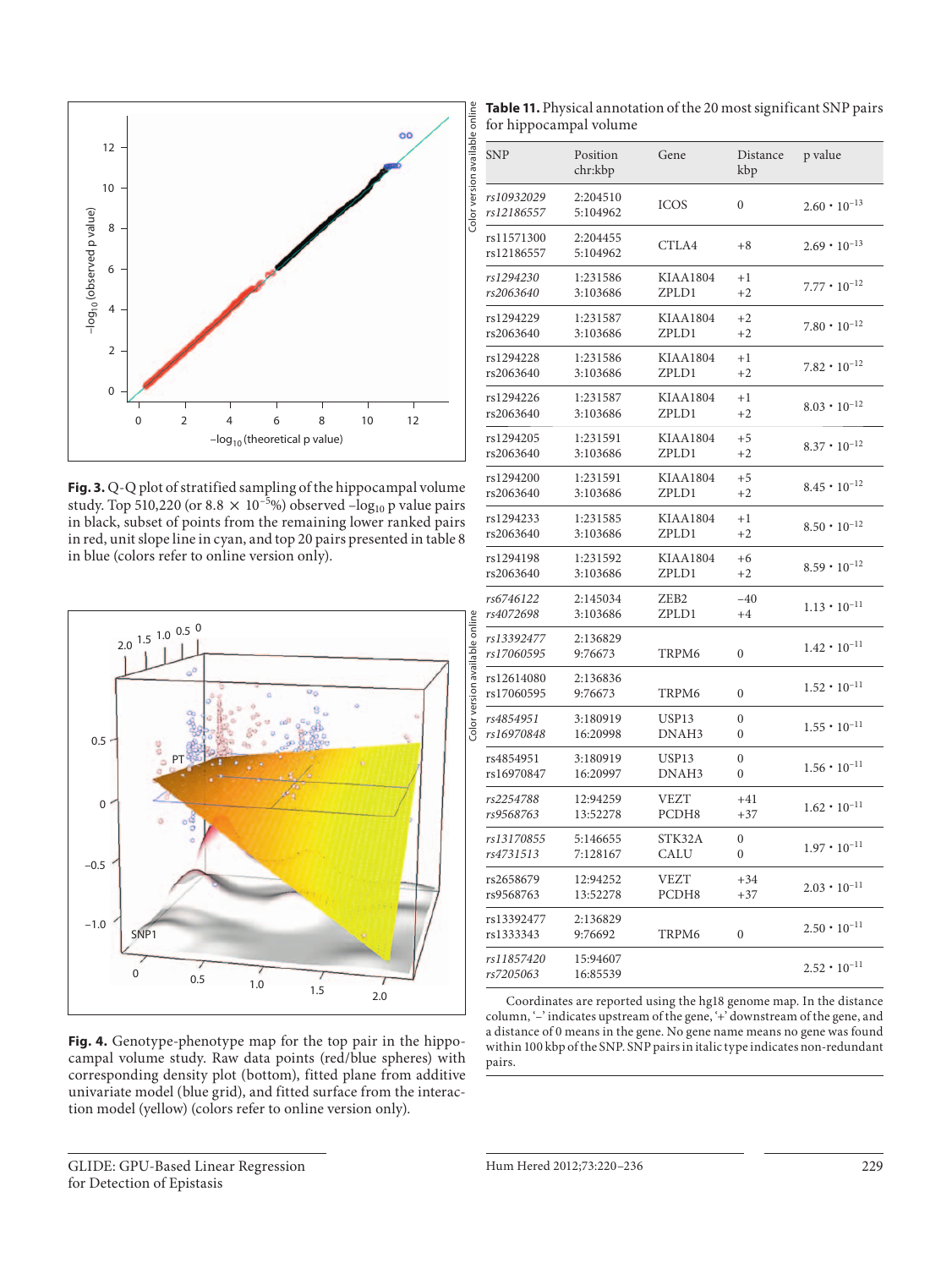|            |     | rs12186557 |   |
|------------|-----|------------|---|
|            | 288 | 112        | h |
| rs10932029 | 110 | 34         |   |
|            | 12  |            |   |

Table 12. Genotype-phenotype map for the top pair in the hip-

pocampal volume study

Table 13. Genotype-phenotype map for the top pair in the hippocampal volume study

|            | rs12186557 |          |          |
|------------|------------|----------|----------|
|            | $-0.182$   | 0.066    | 0.183    |
| rs10932029 | 0.030      | $-0.130$ | $-0.578$ |
|            | 0.108      | $-0.705$ | $-1$     |

Mean hippocampal volume distribution across binned  $3 \times 3$ genotype table.

is done across heterogeneous platforms, the ability to work with imputed genotype data is crucial. In turn, the larger sample size will help improve the power. Furthermore, the proposed method generates easily interpretable test statistics for researchers to work with.

 GLIDE implements the same algorithm as PLINK epistasis analysis and is faster by a factor of 2,000. Even the optimized multicore version of PLINK, FastEpistasis, requires roughly 250 CPU cores to run as fast as GLIDE on a single GPU. A GPU can be housed in a basic desktop computer; in contrast, 250 CPU cores require a computer cluster, along with the significant space, power, and management costs that accompany it. Indeed, the costs of the CPU processors alone dwarf the cost of a GPU by an order of magnitude. The significant benefits of the GPU setup render it possible to routinely perform exhaustive twolocus GWAS.

 It is important to note that, under certain conditions, the algorithm developed in BOOST [17] using Boolean representation of the genotype data which in turn allows for quick Boolean operations has a performance advantage over our proposed method. The BOOST algorithm has overcome the problem of non-closed form solution for the test of interaction in the logistic regression model by first implementing a screening stage where the Kirkwood superposition [17] was used as an approximation.

 At 5,000 subjects, the single-CPU core BOOST solution alone is approximately 1.9 times faster than GLIDE. The extension of this method to GPUs as described in Yung et al. [14] is approximately 75 times faster than GLIDE. However, GLIDE can be substituted or complemented by GBOOST if, and only if, both the phenotype and the genotype data are in the discrete domain. In other words, the phenotype must be of dichotomous nature and the genotype must be non-imputed for GBOOST to be applicable and for its speedup to be exemplified. GLIDE overcomes these limitations by extending the tool to be versatile enough to solve a general linear regression. In addition, GLIDE can be used to solve for linear regression when a dichotomous phenotype is under investigation, as shown in the WTCCC results. This is performed by first transforming the case-control phenotype with the logarithm of the odds ratio between the two classes, the logit transformation. As the genotype is imputed, information for all subjects is present for all SNPs, thus the odds ratios do not vary from one SNP pair to another. Although there are merits in adopting the logistic regression, results obtained from the suggested linear regression approach have been shown in the literature [39, 40] to be asymptotically similar to those obtained with the logistic regression approach when the sample size is large enough for the residuals to be normally distributed. In addition, the maximum likelihood approach corresponds to the least squares approach when the residuals are normally distributed. Thus, as the conditions are met in our study, the measured statistical scores for the interaction coefficient using the linear regression approach with the logit has been adopted for dichotomous phenotype WTCCC data sets.

 A crucial feature of GLIDE is that it can directly be applied to continuous phenotypes. As an illustration of this new opportunity, we explored the whole genome for epistatic effects on the hippocampal volume in humans, detecting two promising interactions that involved the ICOS gene (known to play an important role in cell-cell signaling, immune responses, and cell proliferation regulation) or the CTLA4 gene (also involved in the immune response and linked to autoimmune disorders). These findings are striking in the light of accumulating evidence for the impact of immune processes on neuroplasticity [30]. The interacting SNP we identified in both cases, rs12186557, does not, to current knowledge, belong to a known gene; its closest gene, located about 600 kbp upstream, is the pseudogene RAB9BP1. Such result pattern is not unusual in hypothesis-free genetic association studies, with a more recent example being a whole-genome association study on major depressive disorder that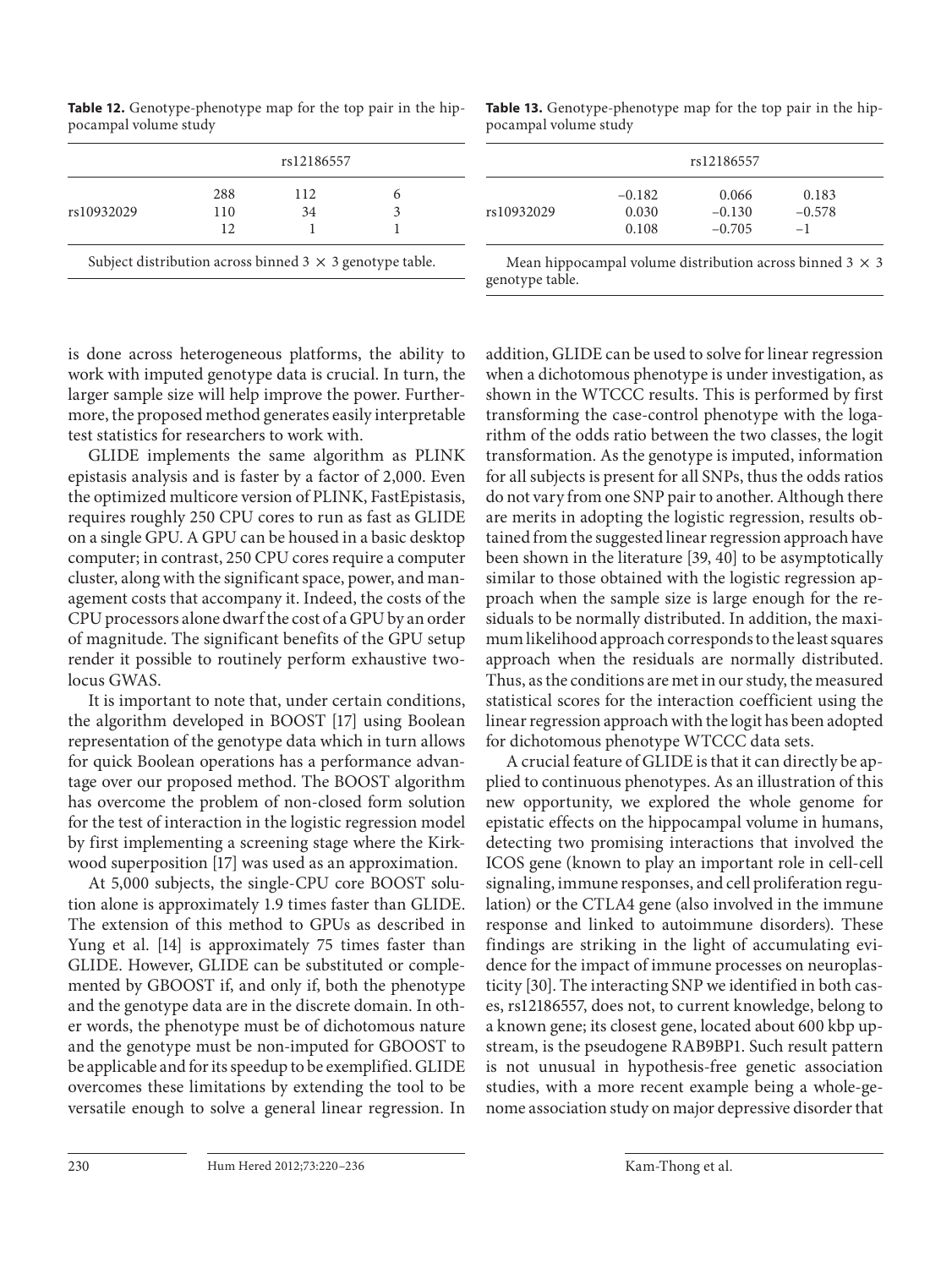revealed polymorphisms not mapping to any annotated gene but with functional relevance [25] .

 Most notably, the other SNP interactions we detected displaying interactive effects point to genes for which functionality in brain development is highly plausible, such as ZEB2, which is part of the Wnt signaling pathway in development and was already previously detected in a morphology study performed on a subsample of the data set used here [34], and PCDH8, which is known to play a role in cell adhesion, in particular for the central nervous system [38].

 These results illustrate how GLIDE can be used to efficiently perform an epistatic search on continuous phenotypes; further analysis must be conducted to explore their biological implications. Following conventional usage, we defined the phenotype as the whole hippocampal volume; however, using the separate cytoarchitectonic subregions could lead to even stronger and more diverse results as it is likely that the development of different subregions depends on distinct genetic processes. In addition, GLIDE could be used to investigate brain regions with higher heritability measures than the hippocampus, such as those determined from twin studies [24].

As exhaustive epistatic search involves testing  $10^{12}$ - $10^{14}$  hypotheses on the same data set, further developments will include addressing multiple hypothesis testing correction. The traditional Bonferroni correction is known to be overly conservative as linkage disequilibrium between nearby markers leads to mutually correlated variables. Modifications of this correction have therefore been proposed [20]. Permutation-based statistical tests [10] are, however, more promising; yet, such approaches are computationally burdensome, and we plan to investigate the design of GPU-based implementations that will speed them up.

#### **Appendix A: GPU Implementation Details**

 The GLIDE implementation is based on a natural mapping between the required output – all pairwise regression coefficients – and the GPU processing elements, termed thread processors. The exact organization of the computation is crucial to the performance of the implementation. In this appendix, we provide an overview of the implementation details.

## Principles of GPU Implementation

 The GPU hardware consists of a memory bank and a large pool of grouped processing elements. The CUDA programming interface exposes this organization; the processing elements correspond to threads and the groups correspond to blocks. Threads within the same block share a small amount of very fast on-chip memory, and all threads can access the main memory bank. Access to the main memory bank is slow, relative to the throughput of the processing elements, and hence is often a bottleneck in GPU implementations. To avoid this bottleneck, efficient implementations make use of the on-chip memory to reduce main memory traffic.

Organization of the Computation

Recall the problem: there are  $n$  SNPs and the algorithm must compute

$$
\frac{n\big(n-1\big)}{2}
$$

coefficient vectors  $\alpha^{ij}$ . The calculation of pairwise epistatic SNP interactions between n SNPs corresponds to filling an upper triangular matrix, as illustrated by the grey area in figure 5.

 Each thread is responsible for the calculation of a single coefficient vector  $\alpha^{ij}$ . The threads are indexed using the same  $(i, j)$  indices as the coefficient vectors. The threads  $(i, j)$  must access the i-th and j-th SNPs from the GPU memory. Notice, however, that any two threads sharing an index must access the same SNP. Hence, if the threads are grouped into blocks such that many threads within a block share an index, SNPs loaded from the memory can be shared between threads.

Define the blocks to be of size  $BS \times BS$ ; each block computes a consecutive series of  $\alpha^{ij}$ s. For example, the first block computes  $\alpha^{11}, \ldots, \alpha^{BSBS}$ . Notice that within this block, each SNP vector is used for the calculation of (at least) BS coefficients, which is the re-use behavior we were after. We describe the block-level computations in more detail in the following subsection.

The implementation creates a grid of

$$
\frac{n}{BS} \times \frac{n}{BS}
$$

blocks (we assume that  $n$  is a multiple of BS for simplicity), which can be executed independently of one another. In many cases, the SNP matrix will be too large to fit into the memory of the GPU. In this case, two chunks of size  $m \times n_{\text{GPU}}$  of the SNP matrix X are moved to the GPU, and the coefficients for the  $n_{\text{GPU}} \times n_{\text{GPU}}$  corresponding SNP pairs are computed. Next, a different pair of chunks is moved to the GPU and the corresponding coefficients are computed, and so on, until the coefficients for all pairs of SNPs have been computed.

 Figure 5 summarizes the principle behind CUDA GPU threads cooperation.

## Block-Level Computations

 To keep notation simple, we describe the block-level computations for a particular block; other blocks are similar. To evaluate the interactions between  $BS$  SNPs from Set1 (indexed by  $1, ..., BS$ ) and BS SNPs from Set2 (indexed by  $x_{BS+1,\ldots, 2BS}$ ), a block computes the matrix  $A^{1,2}$  defined as:

$$
A^{1,2} = \begin{bmatrix} | & \dots & | & & | & \dots & | & | & \dots & | & | & \dots & | & | & | \\ x_1 & \dots & x_{BS} & x_{BS+1} & \dots & x_{2BS} & x_1^2 & \dots & x_{BS}^2 & x_{BS+1}^2 & \dots & x_{2BS}^2 & 1 & y \\ | & \dots & | & | & \dots & | & | & \dots & | & | & \dots & | & | & | \end{bmatrix}.
$$
 (4)

 $A^{1,2}$  is of dimension  $p \times (4BS + 2)$ , where p is the number of subjects chosen to be small enough that all their genotypic information can be read at once. It is stored in the shared memory, which is accessible by all threads within the same block.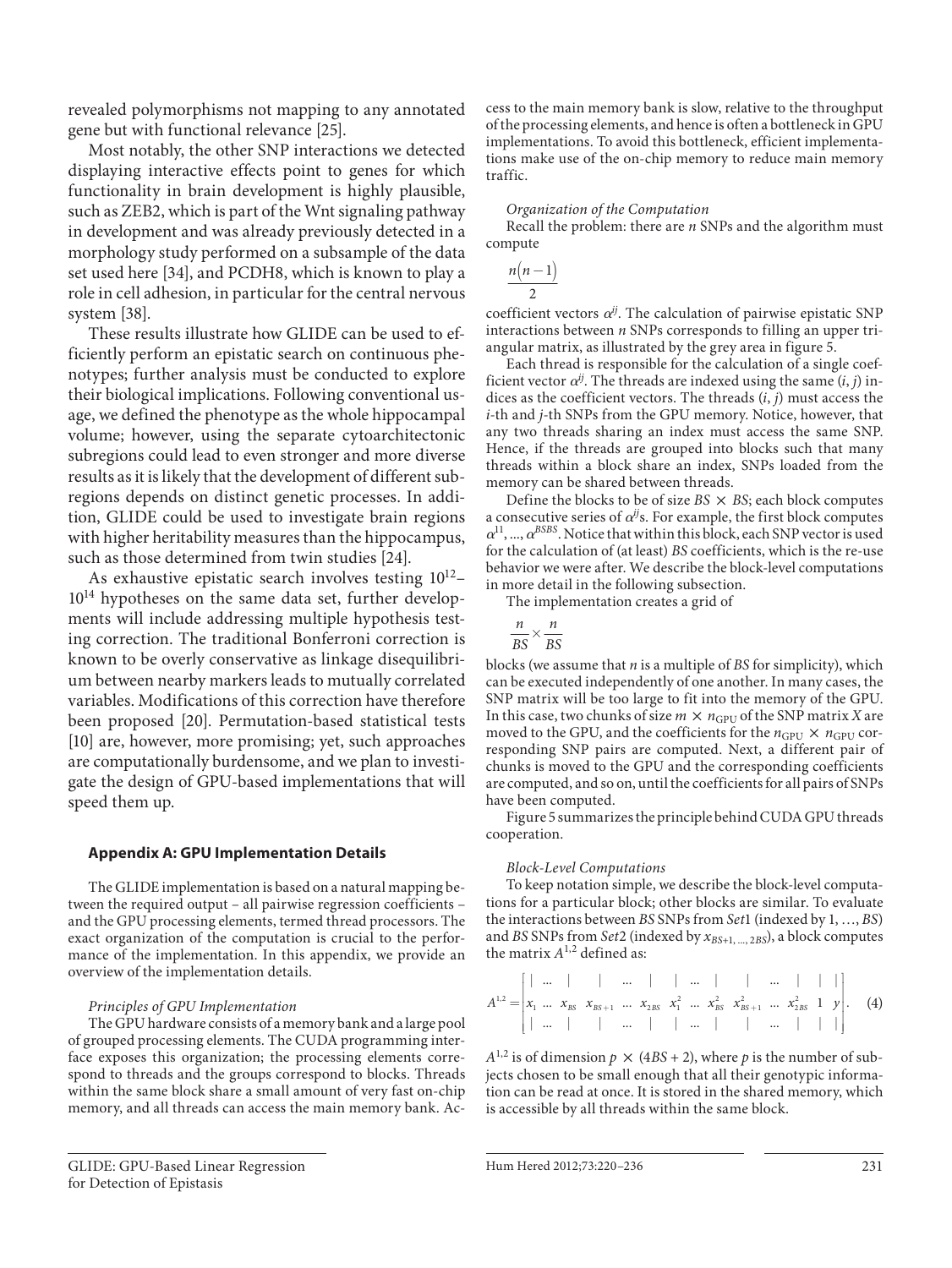

**Fig. 5.** GPU threads cooperation. The epistatic interactions matrix to be computed, of size  $n \times n$ , is divided into chunks of size  $n_{\text{GPU}} \times n_{\text{GPU}}$ . Note that the epistatic interaction matrix is symmetric; it is therefore only necessary to compute the upper triangular values, grayed out on this diagram. The chunks are computed sequentially. Each chunk is divided into blocks of size BS  $\times$  BS. Each of those blocks is computed in parallel by BS  $\times$ BS threads.

 Next, the block computes and stores in the shared memory the correlation matrix  $T = A^{1,2\top} A^{1,2}$  of dimension (4BS + 2)  $\times$  (4BS + 2). This step is implemented as a standard matrix-matrix multiplication on the GPU. T contains all elements necessary to retrieve the correlation matrix  $X^{ij\top} X^{ij}$  for every pair of SNPs in Set1  $\times$  Set2. Indeed,  $X^{ij\top} X^{ij}$  can be written as:

$$
X^{i\overline{j}} X^{ij} = \begin{bmatrix} m & x_i \cdot 1 & x_j \cdot 1 & (x_i \circ x_j) \cdot 1 \\ x_i \cdot 1 & x_i \cdot x_j & x_i \cdot x_j & x_i \cdot (x_i \circ x_j) \\ x_j \cdot 1 & x_j \cdot x_i & x_j \cdot x_j & x_j \cdot (x_i \circ x_j) \\ (x_i \circ x_j) \cdot 1 & (x_i \circ x_j) \cdot x_i & (x_i \circ x_j) \cdot x_j & (x_j \circ x_j) \cdot (x_i \circ x_j) \end{bmatrix}
$$
(5)

Computing  $X^{ij\top} X^{ij}$  in this manner ensures that all threads are kept busy and maximizes the efficiency of the method.

Once T has been computed, each of the  $BS \times BS$  threads i, j finishes the procedure by computing the regression coefficients for one pair of SNPs indexed by  $i \in \{1, ..., BS\}$ ,  $j \in \{BS + 1, ..., 2BS\}$ as well as the corresponding statistical tests. Each matrix  $X^{ij\top} X^{ij}$ is of fixed dimension  $4 \times 4$  and can therefore be inverted analytically. The estimated mean regression coefficients are then tabulated from  $(X^{ij\top} X^{ij})^{-1} X^{ij\top} y$ . The estimated phenotype  $\hat{y}^{ij}$  is then computed, and the variance of the residual  $\sigma^2$  is estimated by the mean square error:

$$
\widehat{\sigma}_{ij}^2 = \frac{\sum_{k=1}^m \left(y_k - \widehat{y}_k\right)^2}{m-4}.
$$

t scores for each estimated coefficient  $\alpha_1^{ij}, ..., \alpha_4^{ij}$  are computed by dividing the vector of the estimated coefficients  $\alpha^{ij}$  by its standard error

$$
\sqrt{\widehat{\sigma}_{ij}^2 \times \left( X^{ij\top} \; X^{ij} \right)^{-1}_{diag}} \; .
$$

The p values are then computed based on the  $t$  distribution with  $(m - 4)$  degrees of freedom.

The flowchart in figure 6 summarizes the steps taken on both the host machine and the GPU. Furthermore, this flowchart shows the scope operations on a per-grid, per-block, and perthread basis.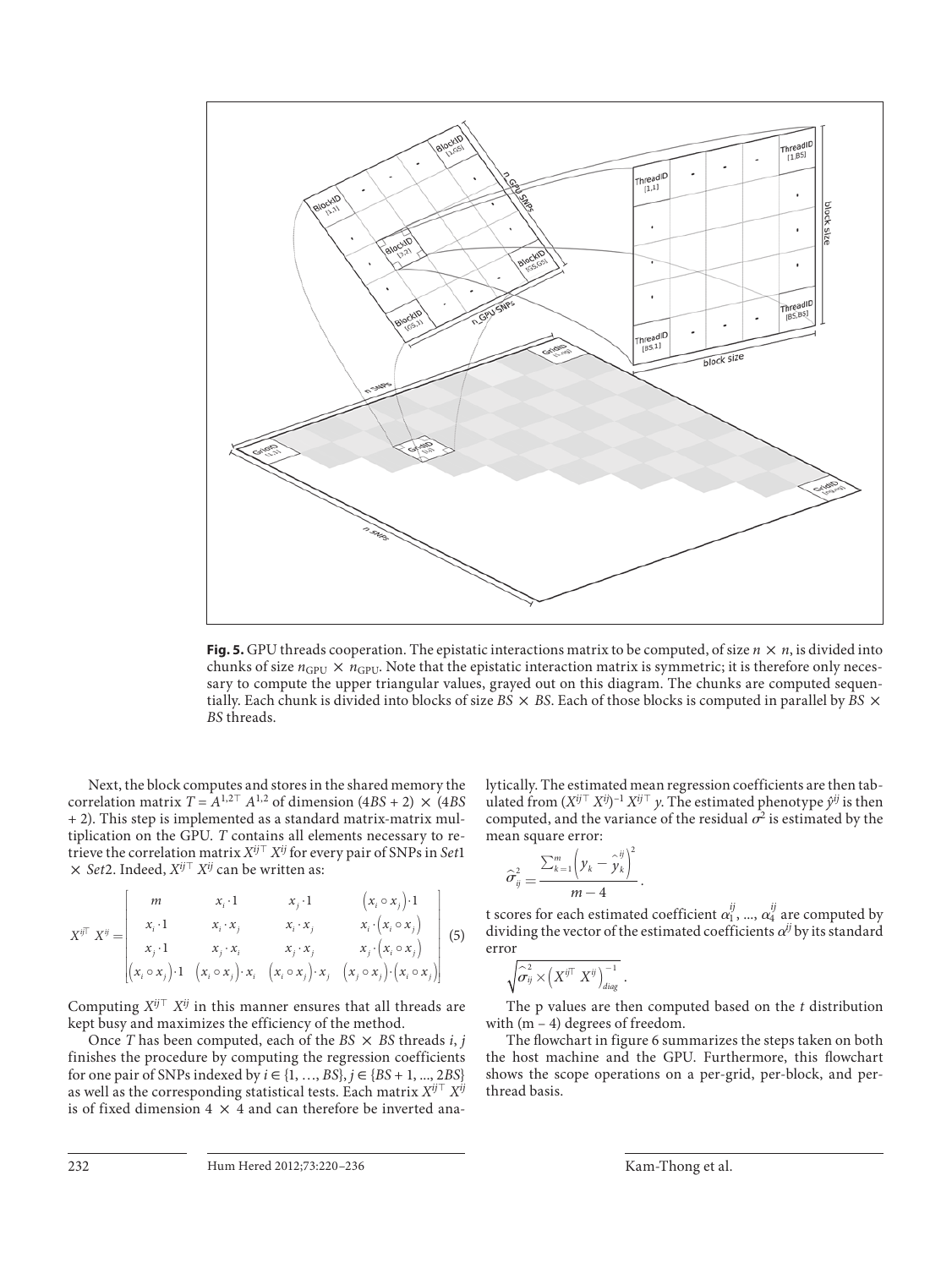

 **Fig. 6.** GLIDE's thread cooperation.

## **Appendix B: MRI Data Acquisition, Sample, and Extraction of Hippocampal Volume**

## Structural MRI Sample Acquisition of Hippocampal Volume Data and Quality Control

Structural MRI with high-resolution  $T_1$ -weighted images adequate for morphometry was available for 204 patients with recurrent unipolar depression and 186 control subjects. MRI was acquired on a 1.5 Tesla clinical scanner (General Electric, Signa Excite, Milwaukee, Wisc., USA) at the Max Planck Institute of Psychiatry in the context of the Munich recurrent unipolar depression and the Munich Antidepressant Response Signature (MARS) studies. The first of these projects gathered data for 200 patients with recurrent depression and 200 control subjects with no history of psychiatric disease, and the second one for more than 170 patients with a depressive disorder. MRI-based criteria for exclusion were signs of territorial brain infarction, gross developmental abnormality, brain neoplasm, and incomplete coverage of the skull, excessive motion artifact, or gross normal variants such as arachnoid cysts that prevent appropriate automated segmentation. The reported sample comprises 567 subjects (379 patients, 188 controls) with a mean age of 48.0 years (SD 13.3) and a gender distribution of men/women of 239/328 (42.1% men). The clinical inclusion and exclusion criteria of both studies have previously been reported in detail [25, 41, 42] . Images used for morphometry were high-resolution  $T_1$ -weighted images with optimized grey matter (GM)/white matter (WM)/cerebrospinal fluid (CSF) contrast [sequence details: sagittal  $T_1$ -weighted spoiled gradient echo sequence, TR 10.3 s, TE 3.4 ms, 124 slices, matrix size  $256 \times 256$ , FOV 23.0  $\times$  23.0  $\times$  (14.9–17.4) cm<sup>3</sup>, matrix size 256  $\times$  256, voxel size 0.8975  $\times$  0.8975  $\times$  (1.2–1.4) mm<sup>3</sup>, flip angle 90°; birdcage resonator, post head coil upgrade: TR 9.7 ms, TE 2.1 ms, 124–132 slices, FOV 25  $\times$  25 cm<sup>2</sup>, matrix size 256  $\times$  256, voxel size  $0.875 \times 0.875 \times 1.2 \text{ mm}^3$ , flip angle 15°].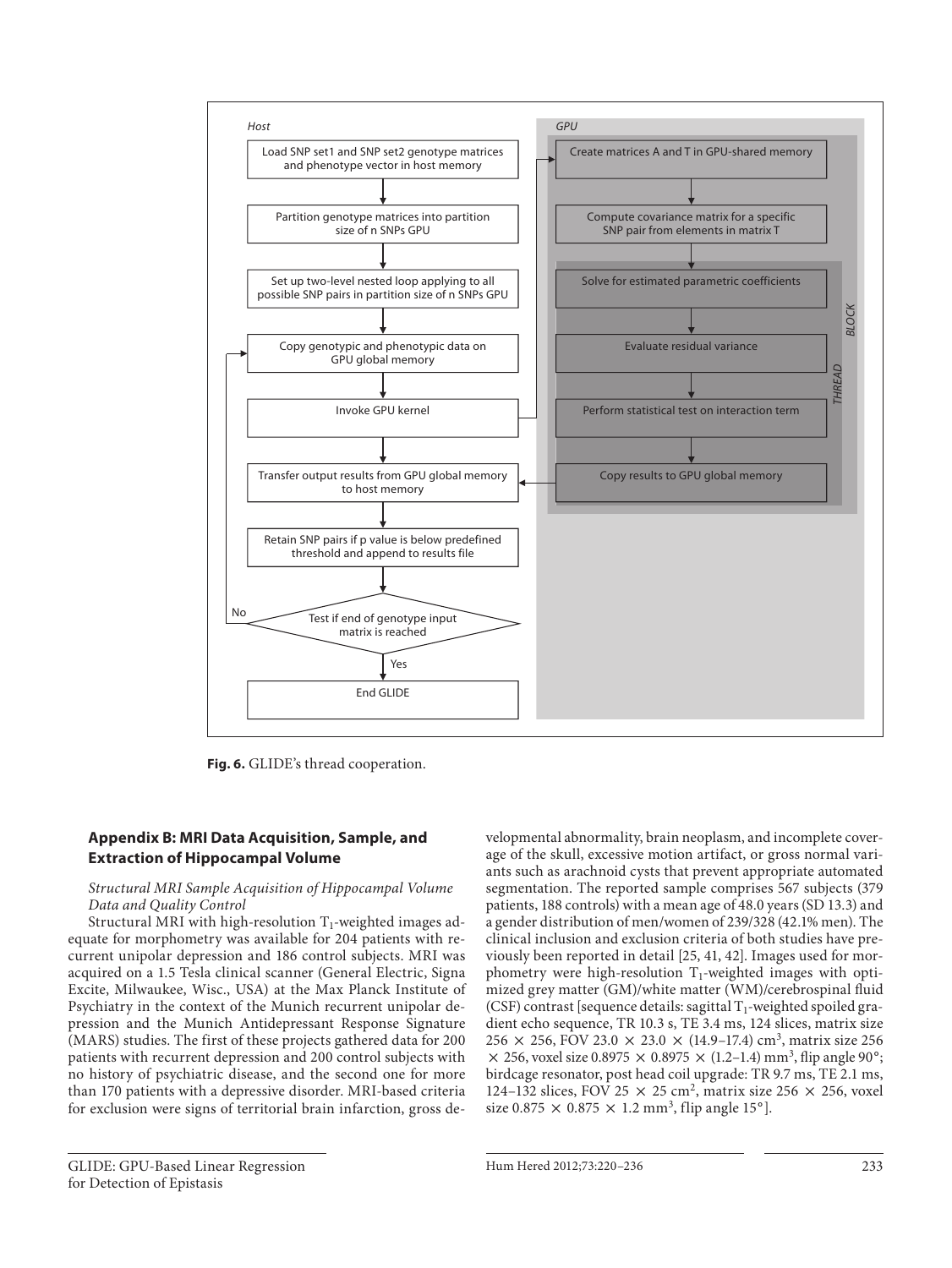

 **Fig. 7.** Coregistration quality of hippocampus volume data. Mean image of all normalized  $T_1$ -weighted images (a) and GM maps (**b**) as emerging from the DAR-TEL algorithm.



 **Fig. 8.** Distribution of the residualized bilateral hippocampal volumes. The residualized volumes are normally distributed.

## Preprocessing of Hippocampal Volume MRI Data

 Image preprocessing was performed for voxel-based morphometry to gain GM and WM maps with preserved local volume in stereotactic space. Preprocessing was performed using SPM8, MRIcro graphics, and in-house software written in Matlab 7.0.4 (MathWorks, Natick, Mass., USA) and IDL 6.3. The focus was on optimized coregistration between subjects, which is a prerequisite for valid automated regional volumetry. We employed the diffeomorphic image registration algorithm referred to as DARTEL, which optimizes intersubject alignment [43].  $T_1$ -weighted highresolution images were subjected to inhomogeneity correction, spatial normalization, and segmentation into GM, WM, and CSF using the unified segmentation algorithm [44], implemented in

SPM8, and prior probability maps of the standard SPM8 distribution in MNI152 space (resolution  $2 \times 2 \times 2$  mm<sup>3</sup>), based on maps from the International Consortium for Brain Mapping. After a first affine alignment of the segmented GM and WM maps to MNI space, these were iteratively coregistered with six generations of GM and WM template pairs in MNI space using linear and non-linear deformations. Default settings were used to specify outer and inner iterations, regularization parameters for each iteration, and optimization settings. Templates at 1.5  $\times$  1.5  $\times$  1.5 mm<sup>3</sup> resolution were based on the DARTEL coregistration of 550 independent healthy adults of the IXI-cohort, available from the VBM8 toolbox. The flow fields resulting from the DARTEL coregistration were applied to segmented native GM, WM, and CSF with Jacobian modulation appended to preserve local volumes. Resulting modulated images were checked visually for consistent alignment and interpolated to a resolution of  $1 \times 1 \times 1$  mm<sup>3</sup> to make optimal use of the original resolution of the cytoarchitectonic probability maps.

## Automated Regional Volumetry for Hippocampal Volume Data

 Based on histologically validated cytoarchitectonic probability maps of hippocampal subregions [45] , we derived maximum probability maps (resolution  $1 \times 1 \times 1$  mm<sup>3</sup>) that comprise the entire left and right hippocampus proper [46] including the cornu ammonis, fascia dentata together with CA4 (referred to as dentate gyrus), and the subiculum. The sum of all modulated GM and WM voxels of the bilateral hippocampal complexes was calculated using an in-house software programmed in IDL. The total intracranial volume was estimated by computing the inverse of the determinant of the affine matrix resulting from an affine coregistration of the brains with a template in MNI space (using the FSL software). This estimate is referred to as eTIV and was used for later residualization. In addition, for proof-of-concept analyses and to detect segmentation failures, total GM, WM, and CSF volumes were extracted and normalized to eTIV. The coregistration quality is documented in figure 7, which shows a mean image of all normalized  $T_1$ -weighted images (a) and GM maps (b) resulting from the DARTEL algorithm. Note the sharp delineation of the cortical ribbon in both examples.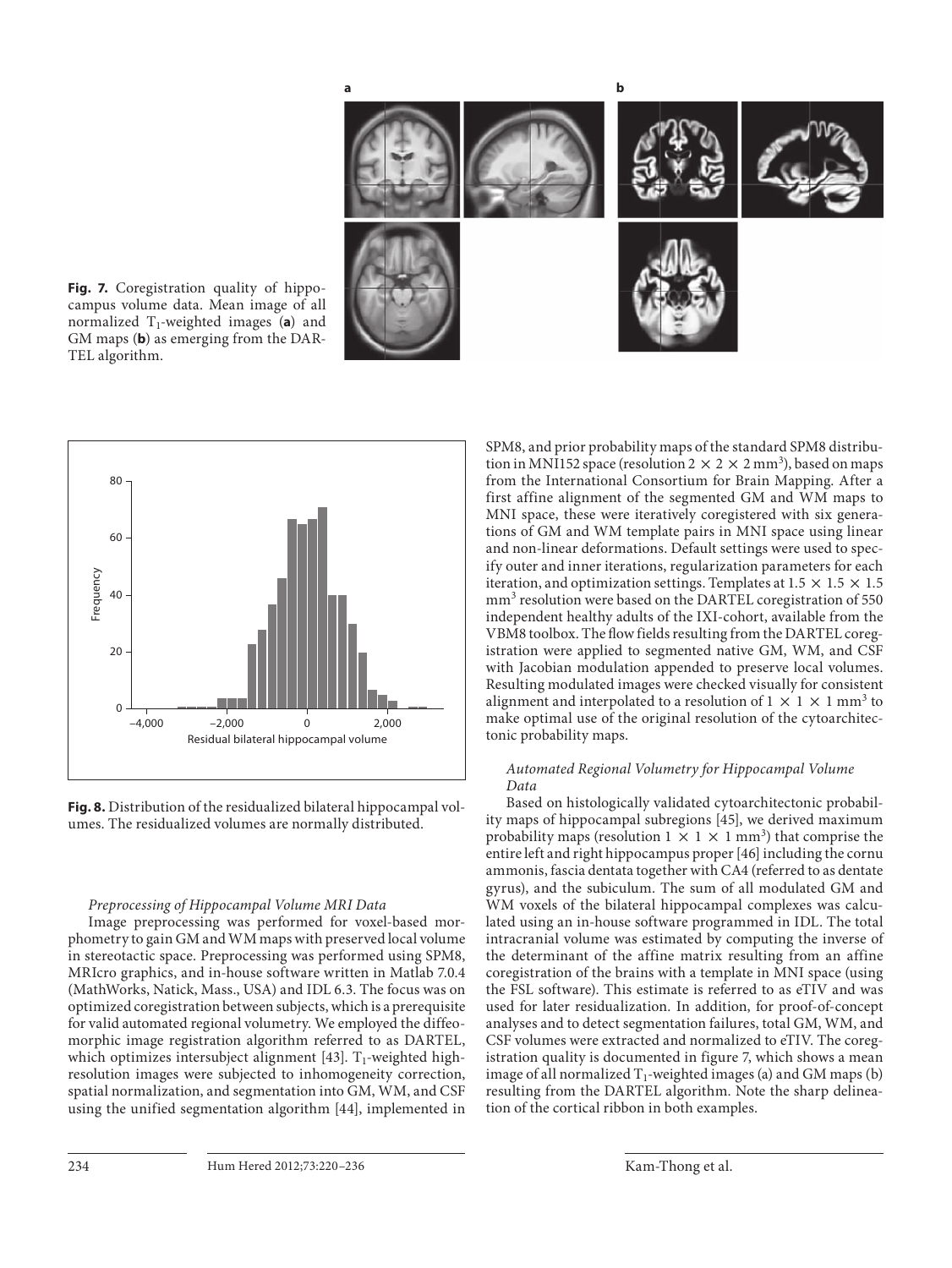#### Proof-of-Concept Analyses and Residualization

 Proof-of-concept analyses confirmed the typical age dependency of normalized total GM, WM, and CSF. In order to gain a single parametric phenotype per subject, the original bilateral hippocampal volumes were residualized against the estimated total intracranial volume, age, squared age, gender, gender  $\times$  age, gender  $\times$  squared age, and scanner type in a multiple linear regression model that included all subjects. The residualized volumes are normally distributed (Shapiro-Wilk normality test  $p =$  $0.319;$  fig. 8).

## **Acknowledgments**

 The authors thank David Hoehn for insightful and fruitful discussions.

 This work was funded in part by the Max Planck Society. Support through the German Ministry for Education and Research (BMBF) through the NGFN (Moods-01GS08145 to B.M.-M.). C.-A.A. is funded by an Alexander-von-Humboldt-Fellowship.

## **Web Resources**

 The URLs for data and software presented herein are as follows:

 GLIDE is available at http://mlcb.is.tuebingen.mpg.de/Forschung/glide/

 SNP annotations are based on Hapmap Genome Browser, http://hapmap.ncbi.nlm.nih.gov/

 European Genome-phenome Archive (EGA), http://www.ebi. ac.uk/ega

SPM8, http://www.fil.ion.ucl.ac.uk/spm/software/spm8

 MRIcro graphics software, http://www.sph.sc.edu/comd/rorden/mricro.html

IDL 6.3, http://www.creaso.com

 International Consortium for Brain Mapping (ICBM), http:// www.loni.ucla.edu/ICBM IXI-cohort, http://www.brain-development.org

 VBM8 toolbox, http://dbm.neuro.uni-jena.de/vbm8 FSL software, http://www.fmrib.ox.ac.uk/fsl

#### **References**

- 1 Manolio TA, Collins FS, Cox NJ, Goldstein DB, Hindorff LA, Hunter DJ, McCarthy MI, Ramos EM, Cardon LR, Chakravarti A, et al: Finding the missing heritability of complex diseases. Nature 2009;461:747-753.
- 2 Cordell HJ, Wedig GC, Jacobs KB, Elston RC: Multilocus linkage tests based on affected relative pairs. Am J Hum Genet 2000;66: 1273–1286.
- 3 Cox NJ, Frigge M, Nicolae DL, Concannon P, Hanis CL, Bell GI, Kong A: Loci on chromosomes 2 (NIDDM1) and 15 interact to increase susceptibility to diabetes in Mexican Americans. Nat Genet 1999;21:213-215.
- 4 Cho JH, Nicolae DL, Gold LH, Fields CT, LaBuda MC, Rohal PM, Pickles MR, Qin L, Fu Y, Mann JS, et al: Identification of novel susceptibility loci for inflammatory bowel disease on chromosomes 1p, 3q, and 4q: evidence for epistasis between 1p and IBD1. Proc Natl Acad Sci USA 1998;95:7502-7507.
- 5 Williams SM, Ritchie MD, Phillips JA 3rd, Dawson E, Prince M, Dzhura E, Willis A, Semenya A, Summar M, White BC, et al: Multilocus analysis of hypertension: a hierarchical approach. Hum Hered 2004;57:28-38.
- 6 Ashworth A, Lord CJ, Reis-Filho JS: Genetic interactions in cancer progression and treatment. Cell 2011; 145: 30–38.
- 7 Tan H, Chen Q, Sust S, Buckholtz JW, Meyers JD, Egan MF, Mattay VS, Meyer-Lindenberg A, Weinberger DR, Callicott JH: Epistasis between catechol-O-methyltransferase and type II metabotropic glutamate receptor 3 genes on working memory brain function. Proc Natl Acad Sci USA 2007; 104: 12536– 12541.
- 8 Marchini J, Donnelly P, Cardon LR: Genome-wide strategies for detecting multiple loci that influence complex diseases. Nat Genet 2005;37:413-417.
- 9 Zhang X, Pan F, Xie Y, Zou F, Wang W: COE: a general approach for efficient genomewide two-locus epistasis test in disease association study. J Comput Biol 2010;17:401-415.
- 10 Zhang X, Huang S, Zou F, Wang W: TEAM: efficient two-locus epistasis tests in human genome-wide association study. Bioinformatics 2010; 26:i217–i227.
- 11 Hu X, Liu Q, Zhang Z, Li Z, Wang S, He L, Shi Y: SHEsisEpi, a GPU-enhanced genomewide SNP-SNP interaction scanning algorithm, efficiently reveals the risk genetic epistasis in bipolar disorder. Cell Res 2010; 20: 854–857.
- 12 Kam-Thong T, Czamara D, Tsuda K, Borgwardt K, Lewis CM, Erhardt-Lehmann A, Hemmer B, Rieckmann P, Daake M, Weber F, et al: EPIBLASTER-fast exhaustive twolocus epistasis detection strategy using graphical processing units. Eur J Hum Genet 2011; 19: 465–471.
- 13 Kam-Thong T, Pütz B, Karbalai N, Müller-Myhsok B, Borgwardt K: Epistasis detection on quantitative phenotypes by exhaustive enumeration using GPUs. Bioinformatics 2011; 27:i214–i221.
- 14 Yung LS, Yang C, Wan X, Yu W: GBOOST: a GPU-based tool for detecting gene-gene interactions in genome-wide case control studies. Bioinformatics 2011; 27: 1309–1310.
- 15 Hemani G, Theocharidis A, Wei W, Haley C: EpiGPU: exhaustive pairwise epistasis scans parallelized on consumer level graphics cards. Bioinformatics 2011; 27: 1462–1465.
- 16 Wellcome Trust Case Control Consortium: Genome-wide association study of 14,000 cases of seven common diseases and 3,000 shared controls. Nature 2007;447:661-678.
- 17 Wan X, Yang C, Yang Q, Xue H, Fan X, Tang NLS, Yu W: BOOST: a fast approach to detecting gene-gene interactions in genomewide case-control studies. Am J Hum Genet 2010; 87: 325–340.
- 18 Purcell S, Neale B, Todd-Brown K, Thomas L, Ferreira MA, Bender D, Maller J, Sklar P, de Bakker PI, Daly MJ, et al: PLINK: a toolset for whole-genome association and population-based linkage analysis. Am J Hum Genet 2007;41:559-575.
- 19 Schüpbach T, Xenarios I, Bergmann S, Kapur K: FastEpistasis: a high performance computing solution for quantitative trait epistasis. Bioinformatics 2010; 26: 1468–1469.
- 20 Becker T, Herold C, Meesters C, Matthesen M, Baur MP: Significance levels in genomewide interaction analysis (GWIA). Ann Hum Genet 2011;75:29-35.
- 21 Shiina T, Hosomichi K, Inoko H, Kulski JK: The HLA genomic loci map: expression, interaction, diversity and disease. J Hum Genet 2009; 54: 15–39.
- 22 Nejentsev S, Howson JM, Walker NM, Szeszko J, Field SF, Stevens HE, Reynolds P, Hardy M, King E, Masters J, et al: Localization of type 1 diabetes susceptibility to the MHC class I genes HLA-B and HLA-A. Nature 2007; 450: 887–892.